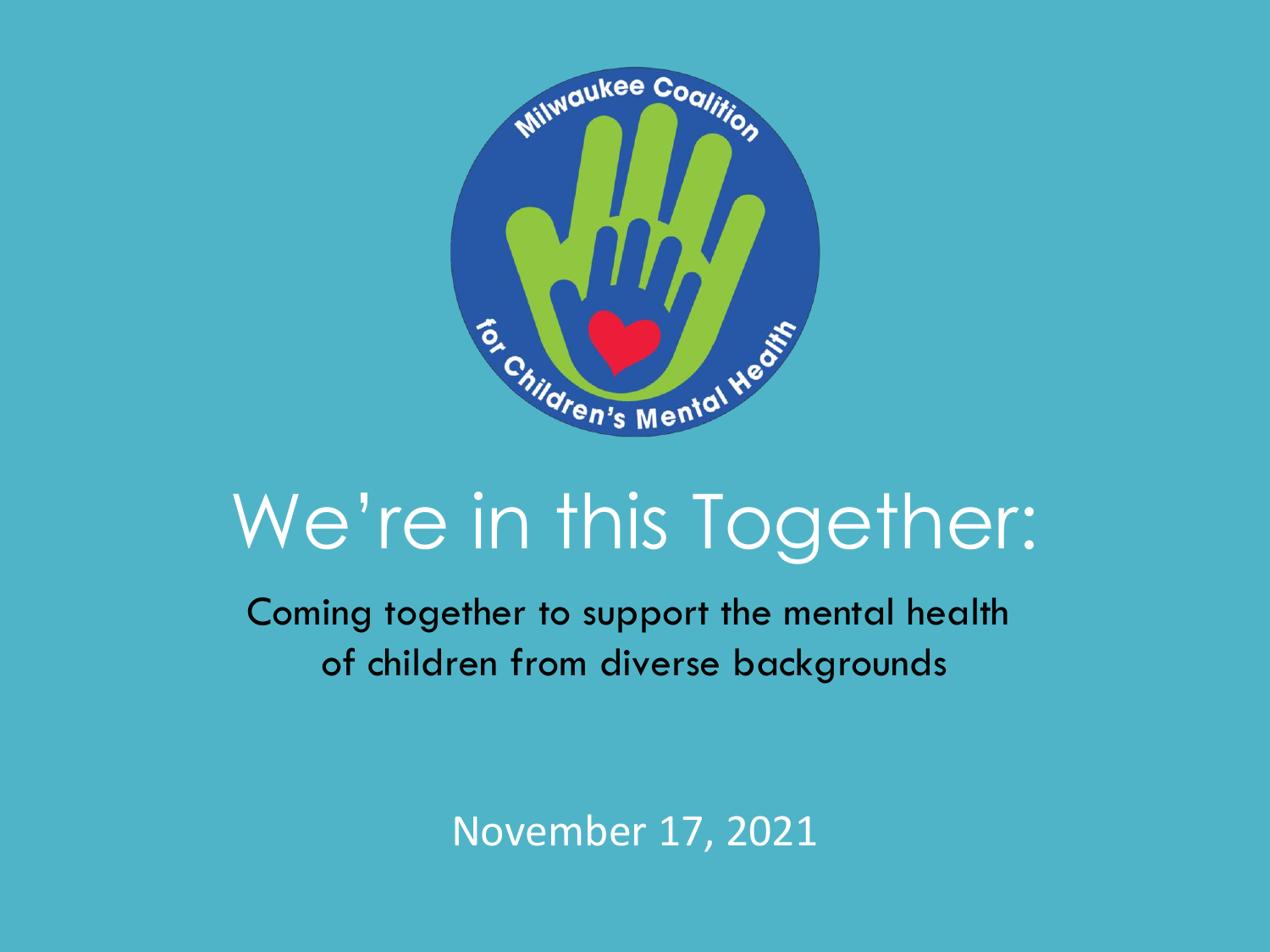## Learning Objectives:

1. Learn about child mental health disparities and how we can address them;

2. Identify biases and barriers that may create barriers in supporting children and families from diverse backgrounds; and

3. Learn about some of the resources available to better support children.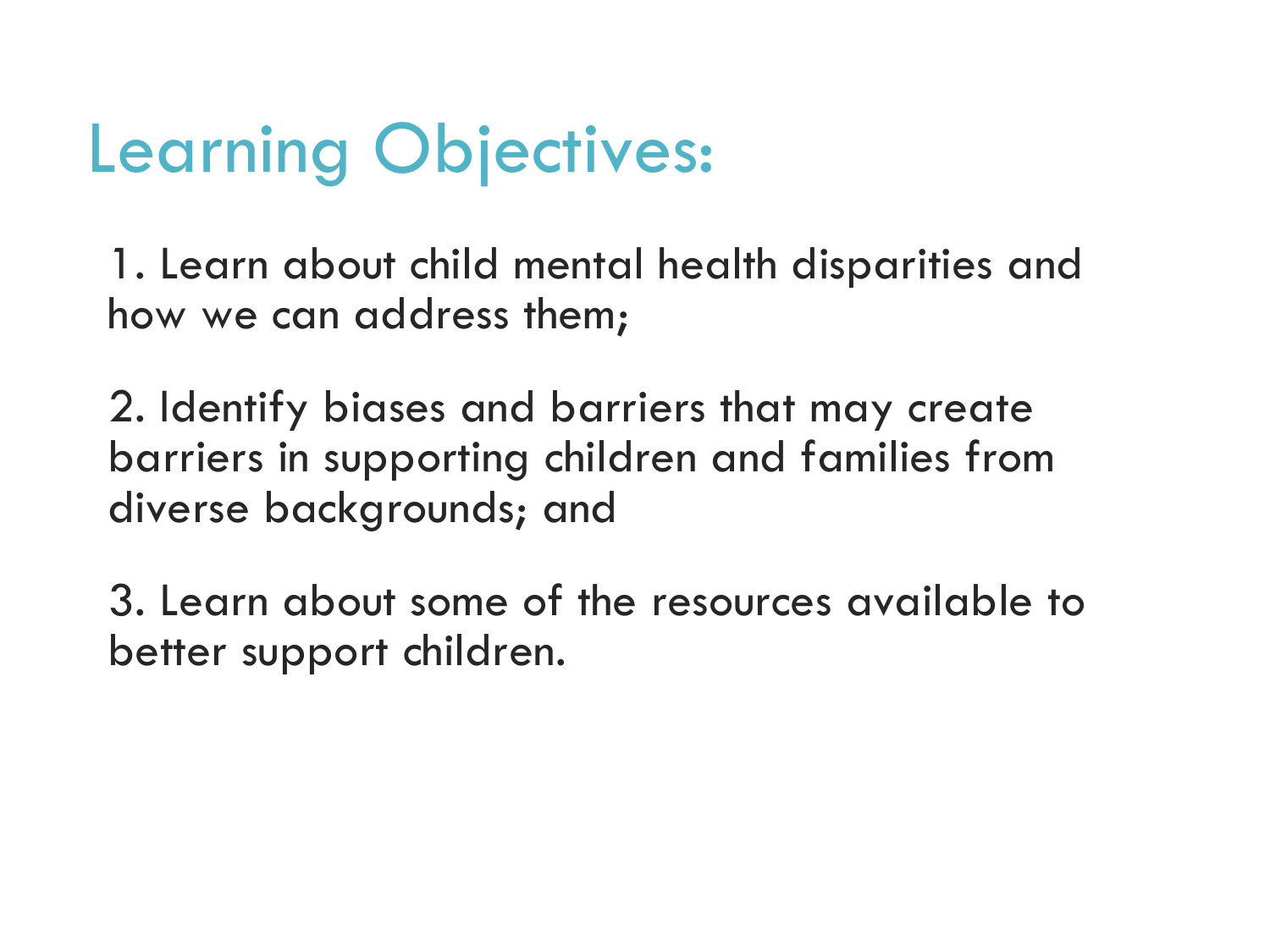## A few things before we begin:

- If this conversation is hard for you, do what you need to do to take care of yourself.
	- We have been through some historically difficult times and it is okay not to be okay
	- Practice self care throughout this session: Take some deep breaths, get up and walk around, doodle, etc.
- If I don't have an answer for a question, I will do my best to find one (after the session) and get it to the hosts.
- There are additional resources for you at the end of the slide deck.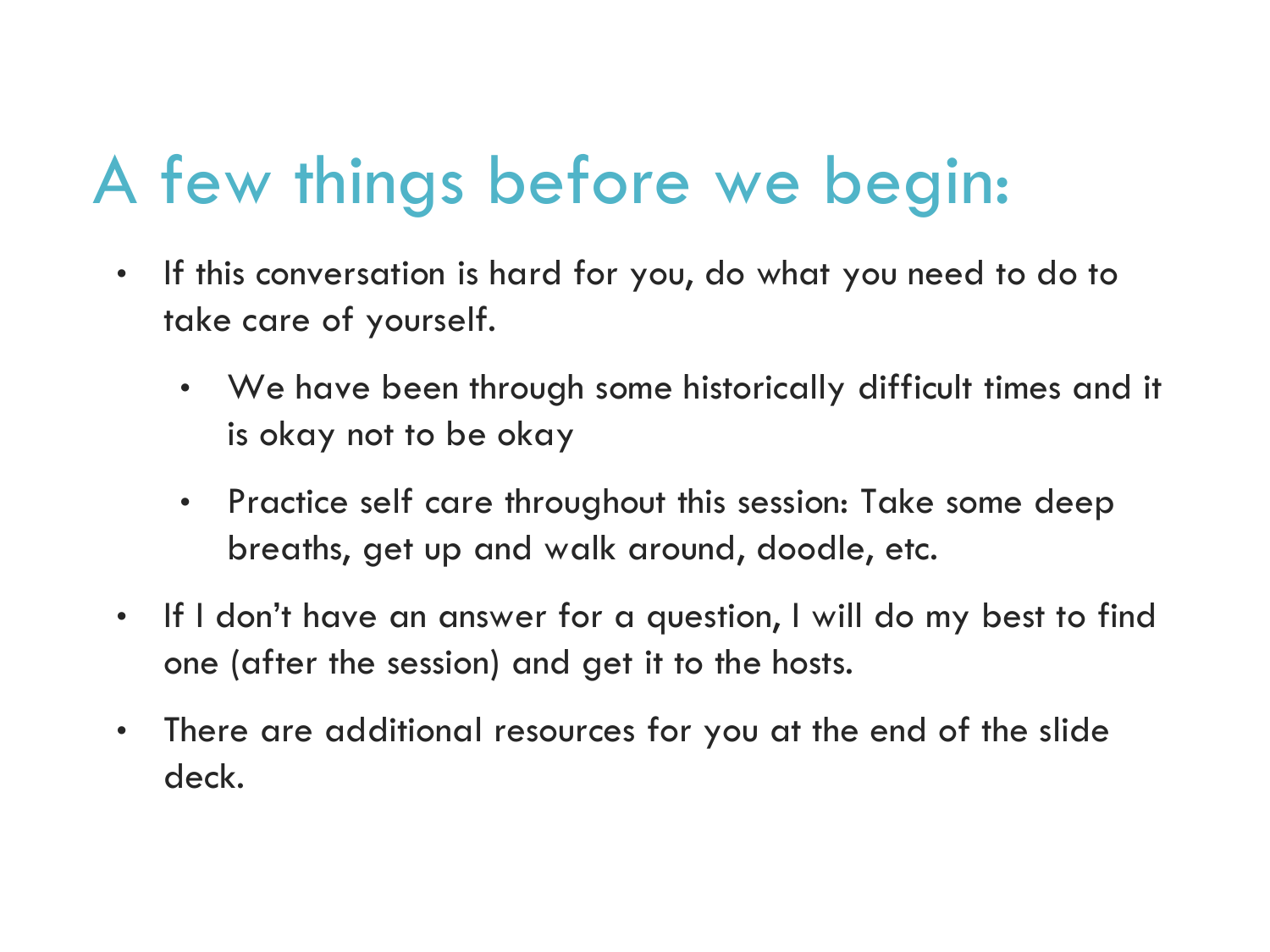## Milwaukee Coalition for Children's Mental Health

- Founded in 2016 by 10 local organizations with the task of improving children's mental health.
- Funded for 8 years, through June 2024
- Focusing changing the systems that impact children  $0 8$ and their families
- Building equity and dignity into our structure
- Addressing disparities in child developmental outcomes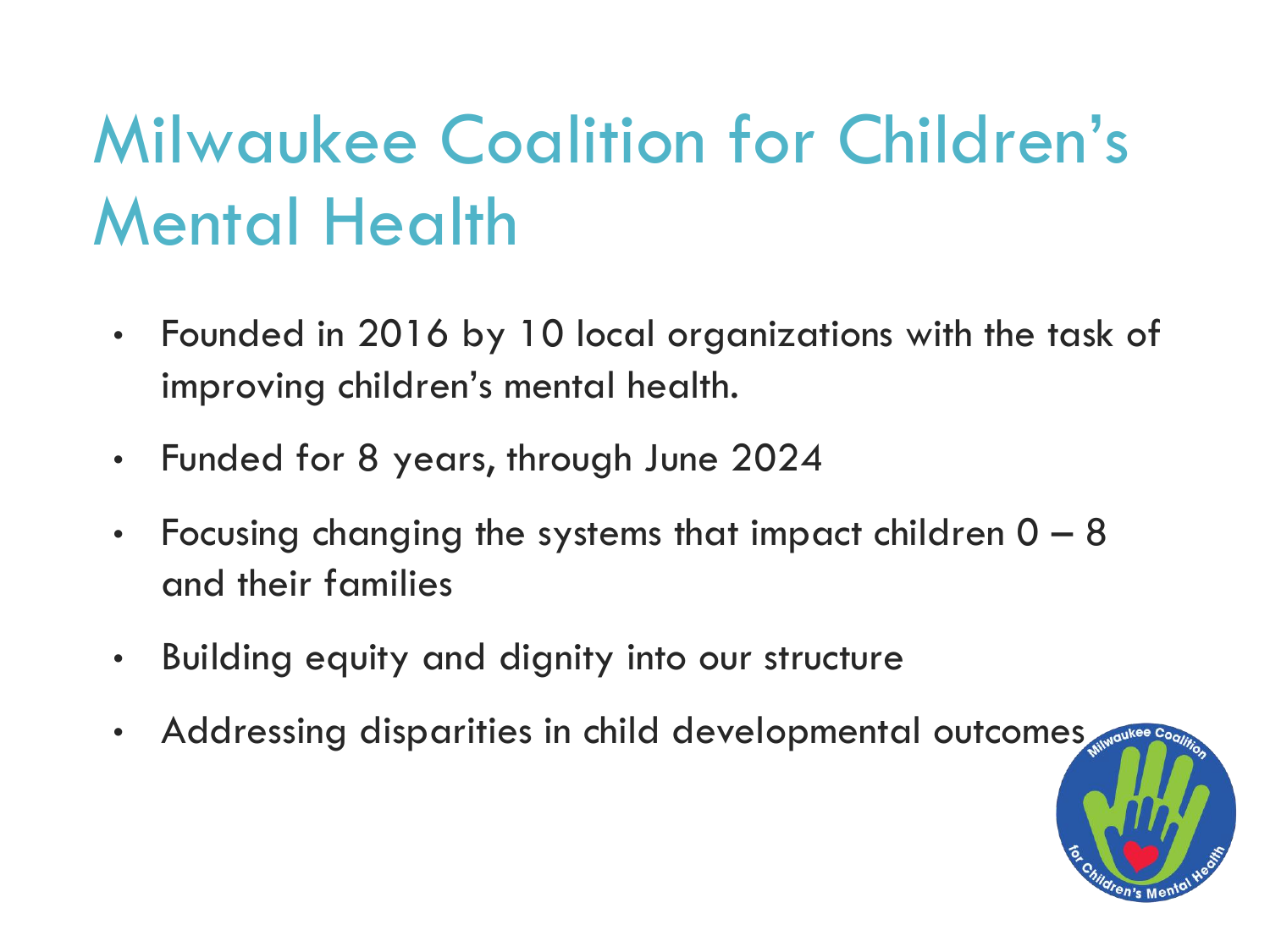## CCMH Goal:

Improve the mental health of Milwaukee's children aged 0 – 8 and that of their families, with a focus on disparities in child developmental and mental health outcomes.

## CCMH Core Beliefs:

- 1. Everyone who intersects with a young child can have a positive impact
- 2. Children's mental health doesn't happen in a vacuum
- 3. People closest to the issues must be included in finding a solution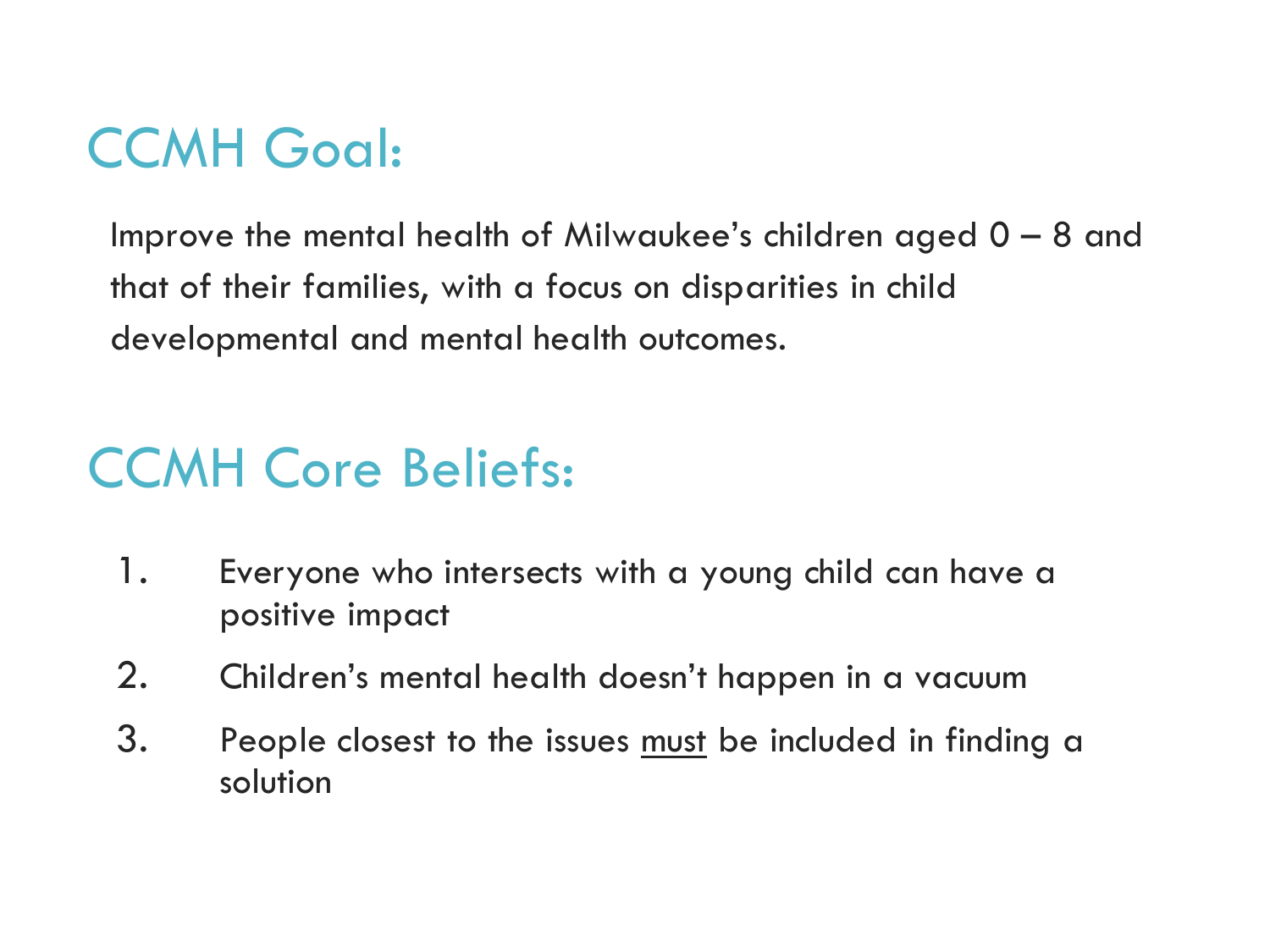#### What is "Children's Mental Health"?

Positive child mental health involves:

- 1. Reaching their developmental and social-emotional milestones
- 2. Learning ways of coping with problems/frustration
- 3. Being able to function well at home, at school, and in the community
- 4. Having a positive quality of life
- 5. An interaction between genetic predispositions *and* environment

Note: It does not mean simply the absence of a mental health disorder.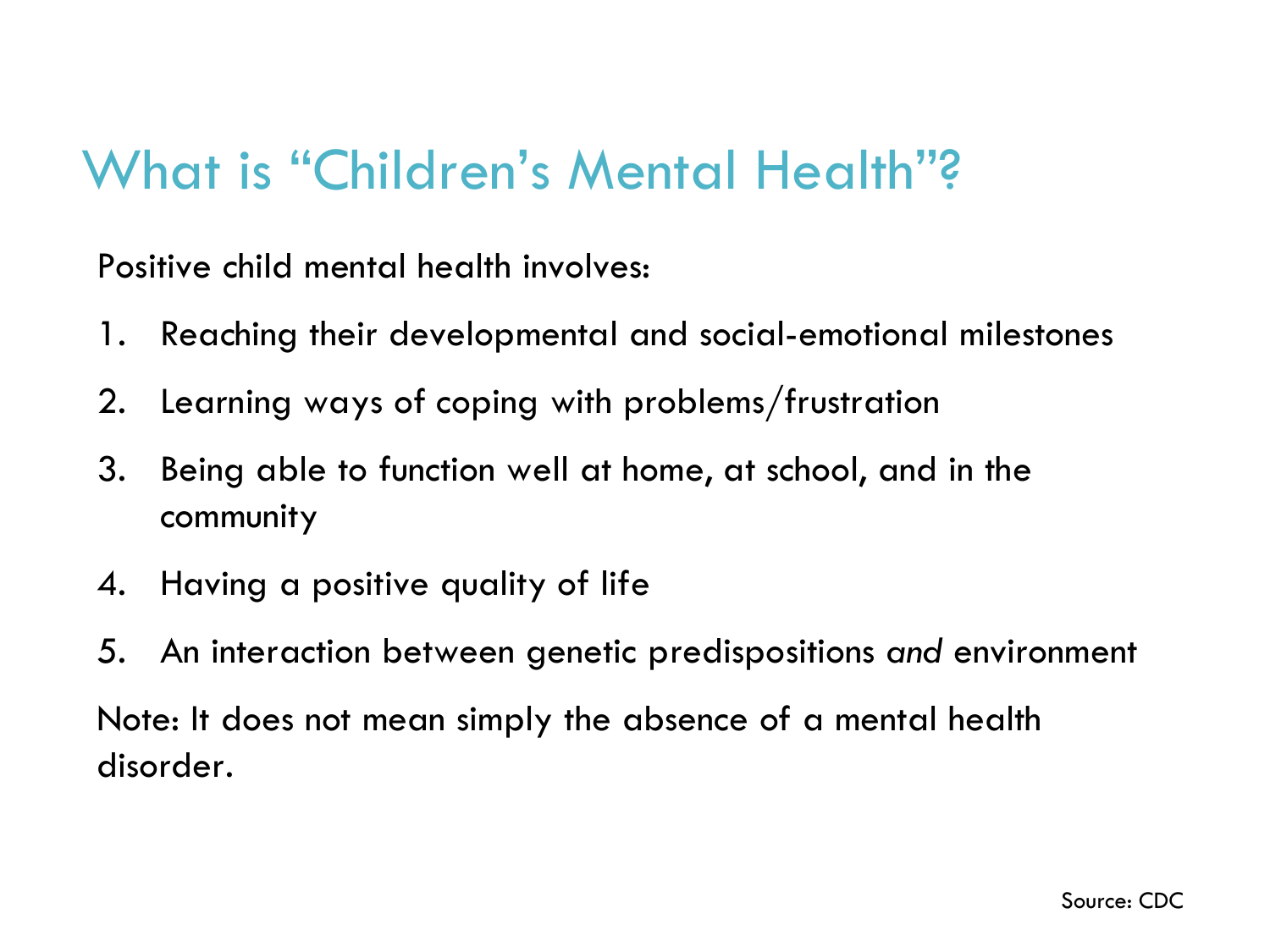### **Children's Mental Health Disorders**

Child mental health disorders are described as serious changes in how children learn, behave or handle their emotions, which cause distress and problems getting through the day (CDC)

1 in 5 children has a diagnosable mental health disorder; 80% of chronic mental disorders begin in childhood.

There is a 2-4 year gap between onset of *symptoms* and development of disorder, meaning the earlier identification occurs, the better

ADHD, behavior problems, depression, and anxiety are most commonly diagnosed Mental Disorders in US.

• These conditions can often occur together.

Experiencing trauma, Adverse Childhood Experiences (ACEs), and chronic, toxic stress can compound issues.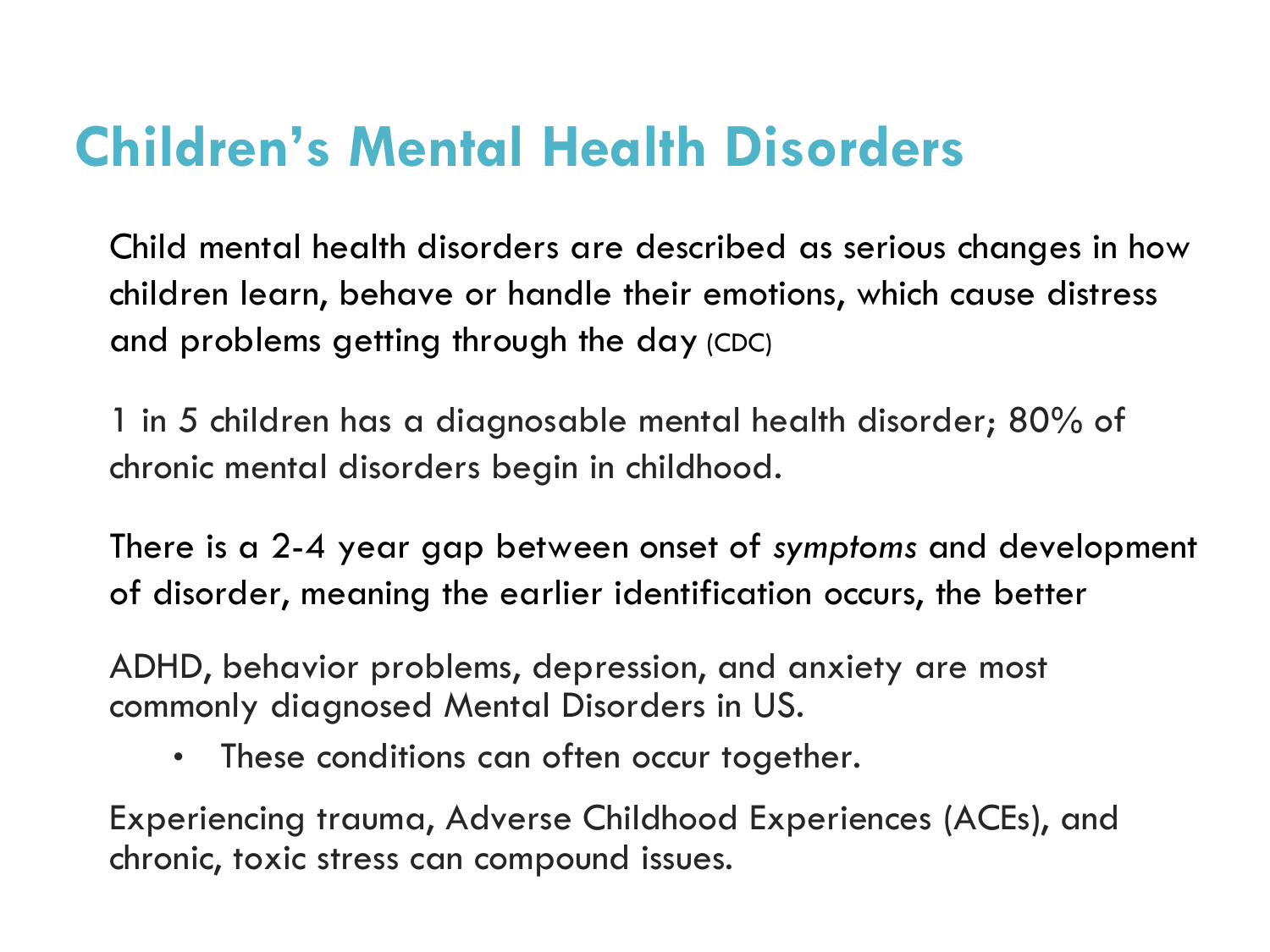### **Factors Influencing Children's Mental Health**

#### **Individual (Child) Level:**

Genetic – family mental health/trauma history; susceptibility/resilience; co-existing disorders

#### **Family Level:**

Adverse Childhood Experiences (ACES) such as: Untreated mental illness in family Child abuse/neglect Loss of a caregiver (death, incarceration) Interpersonal violence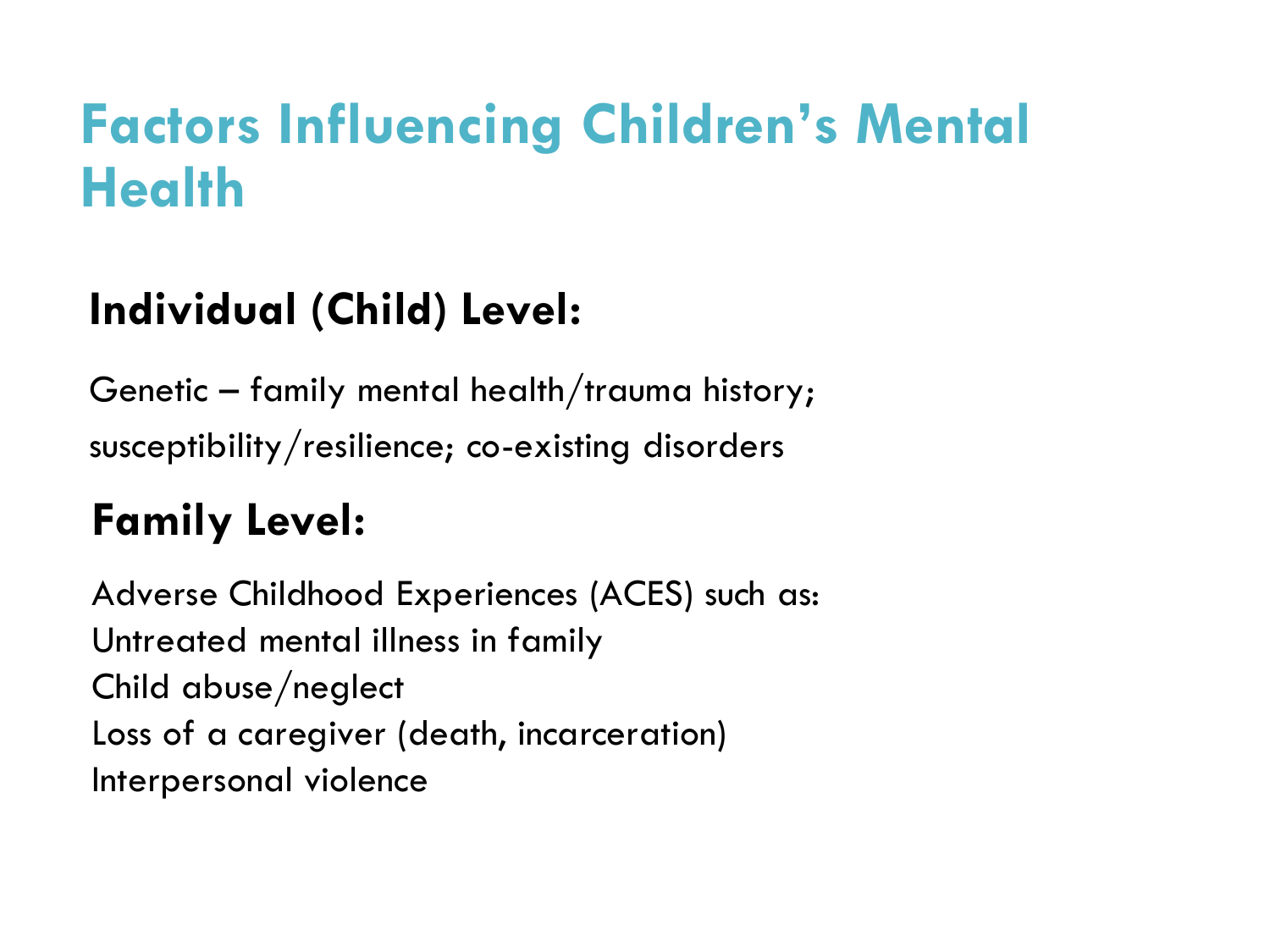## **Factors Influencing Children's Mental Health**

### **Neighborhood and Community Level:**

Neighborhood safety

Housing stability/quality

Concentrated poverty

Social networks/supports

#### **Systemic Context:**

Quality of childcare and schools

Access to care

Systemic oppression and discrimination

Historical & Intergenerational Trauma

*Inspired by Urie Bronfenbrenner's ecological systems theory*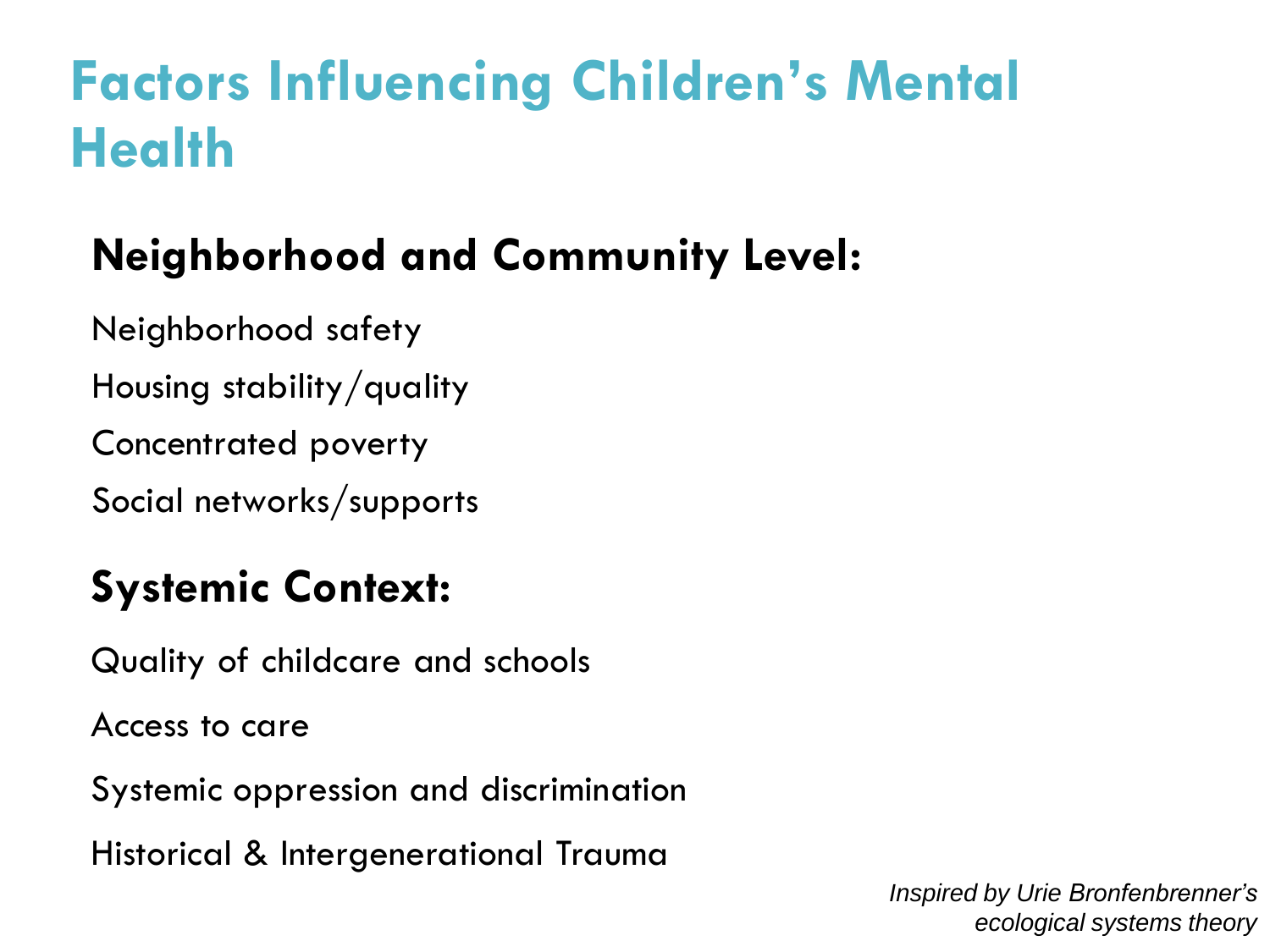#### Disparities in Child Mental Health Outcomes

Parents of black children report concerns about their child's development equally but are less likely to have a medical home or receive developmental screening

Black and Hispanic children with MH disorders are identified later, if at all; Especially impacts low-income children of color

Children of color are also more likely to be misdiagnosed (as intellectual disability alone, or behavior/conduct problems) than autism or mental health disorders

Children of color, especially Black boys, are more likely to miss classroom time because of behavior issues – punitive responses vs care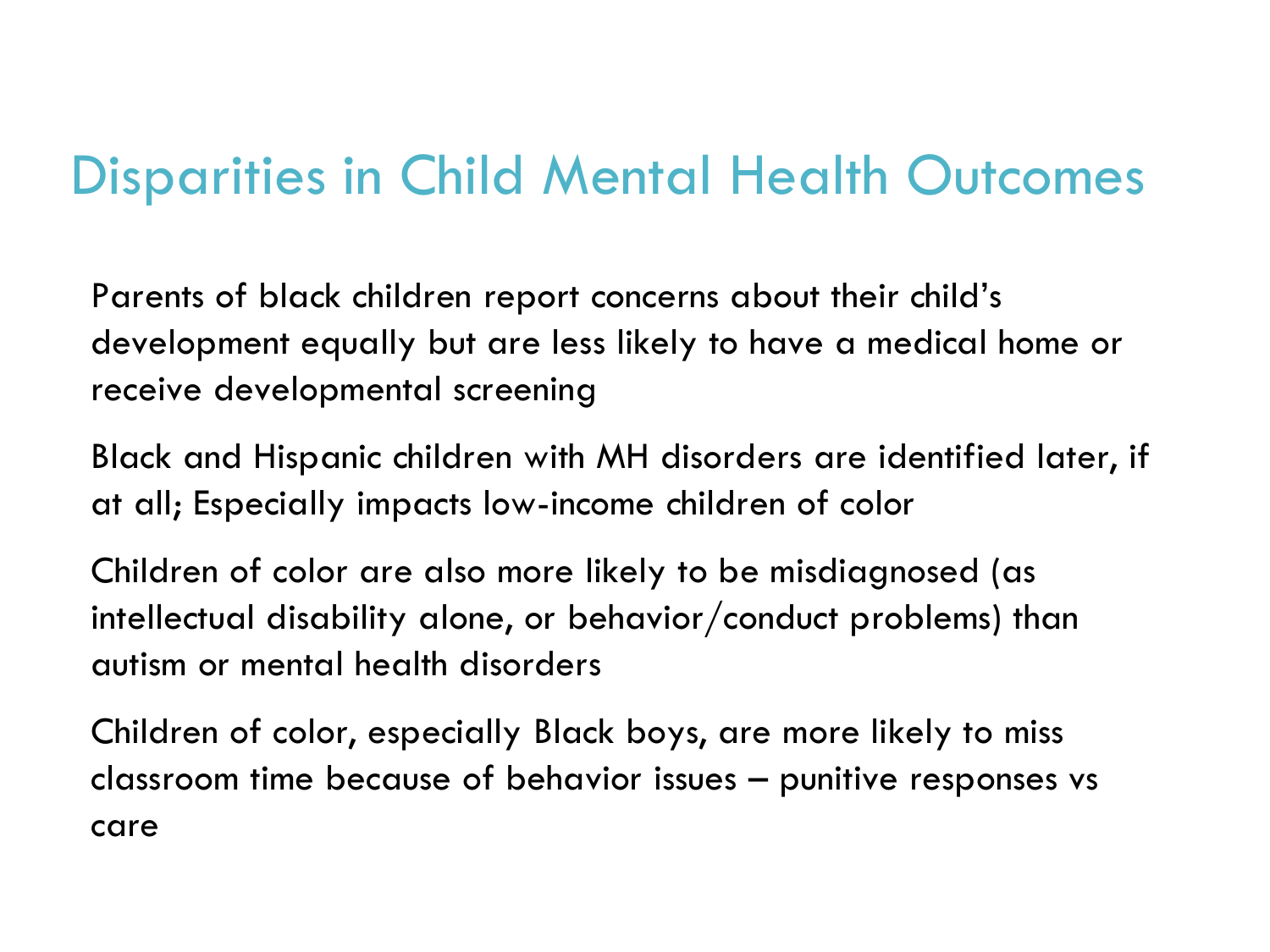## **What Contributes to Disparities?**

Implicit bias in service provision

Dismissal of parental concerns

Punitive school practices (school to prison pipeline)

Location of services – especially for rural and poor families

Lack of providers, especially those of color and rural providers

Lack of transparency in how to navigate systems/services

Stigma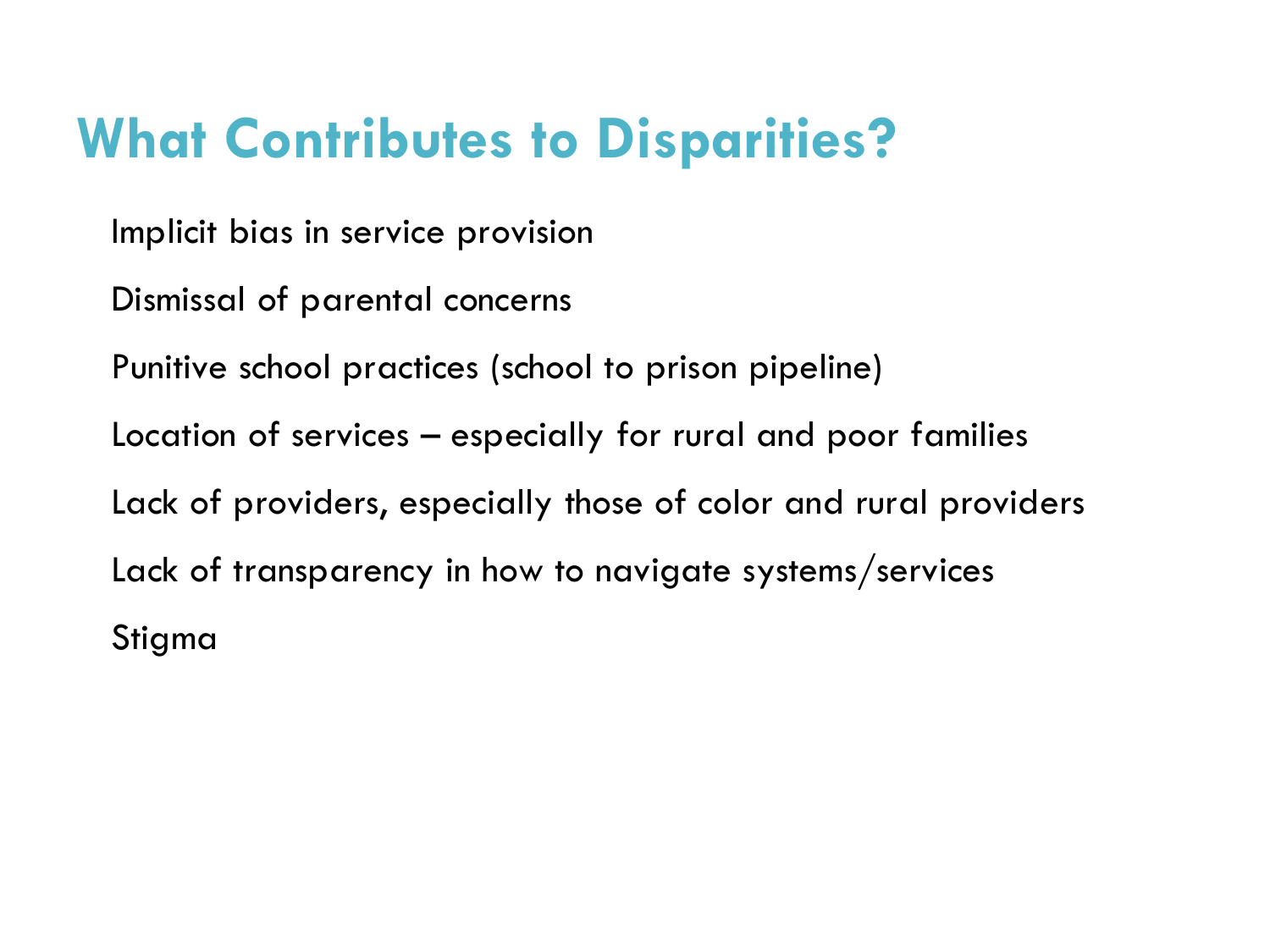## Factors influencing Mental Health Needs since March, 2020

Increasing Risk

Factors:

- Isolation and Loneliness
- Financial instability/Job loss
- Stress on relationships
- Fear and uncertainty
- Essential Worker and WFH stress
- Grief and loss
- Psychological impacts of violence against Black and AAPI people

#### Decreasing Protective Factors:

- Loss of social supports
- Loss of connectedness to community and others
- Reduced access to preventative healthcare
- Reduced interaction with faith community
- Loss of routine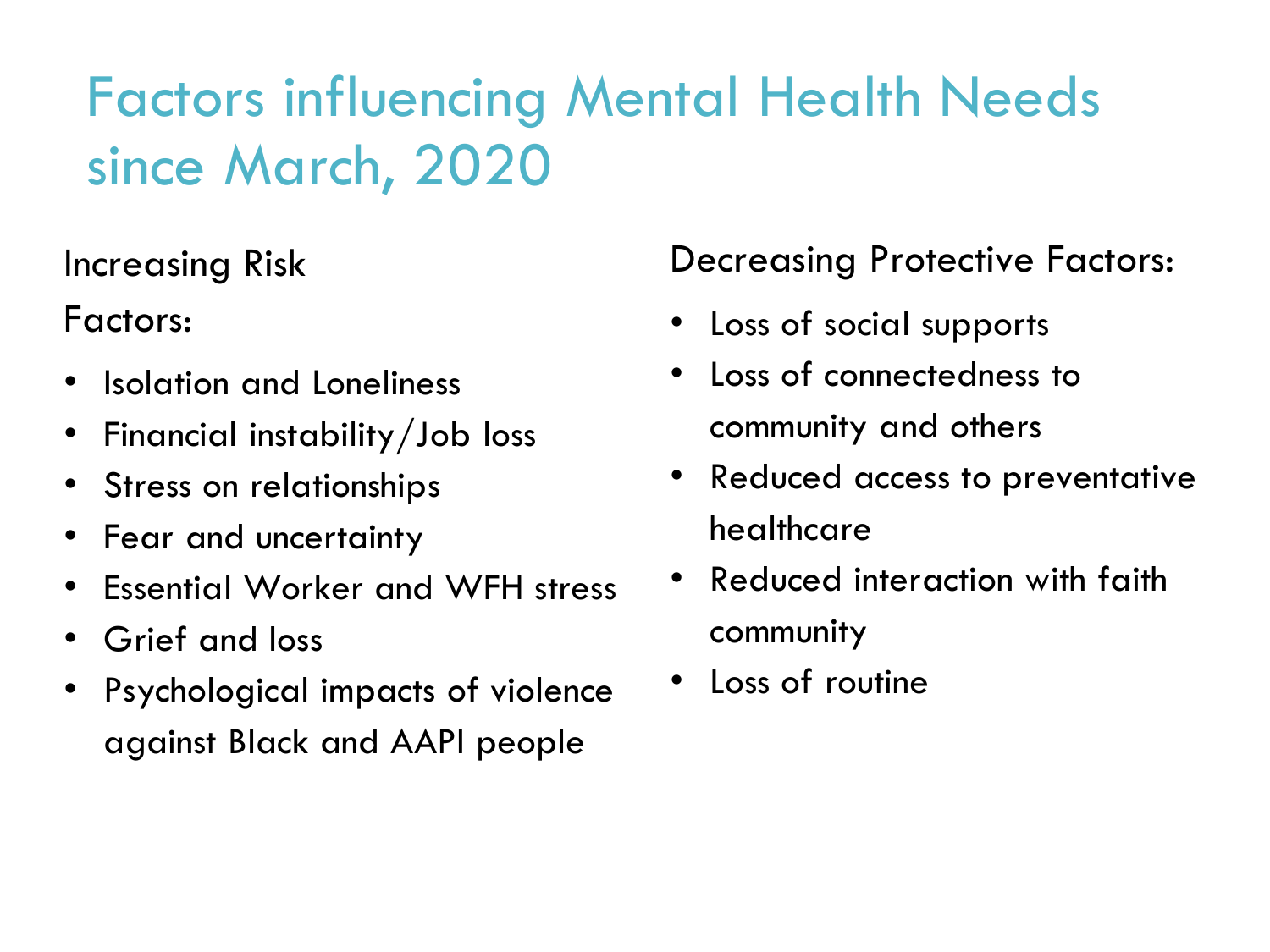## **Mental Health and the Pandemic**

People with existing mental health disorders are more vulnerable to the stressors of the pandemic, and

Those who had never previously had a mental health condition are reporting significant symptoms and new diagnoses *(Hollingue 2020; Kaiser Foundation 2021; Leeb 2020).*

American Psychiatric Association national poll:

- Almost half of all Americans are anxious of contracting COVID=19.
- 40% are anxious of serious illness or dying.
- $\blacksquare$  Calls to the national mental health crisis hotline up 891% in 2020 compared to 2019.

1/3 of COVID-19 survivors receive a psychiatric or neurologic diagnosis within 6 months of infection. *(The Lancet Psychiatry, April 6, 2021)*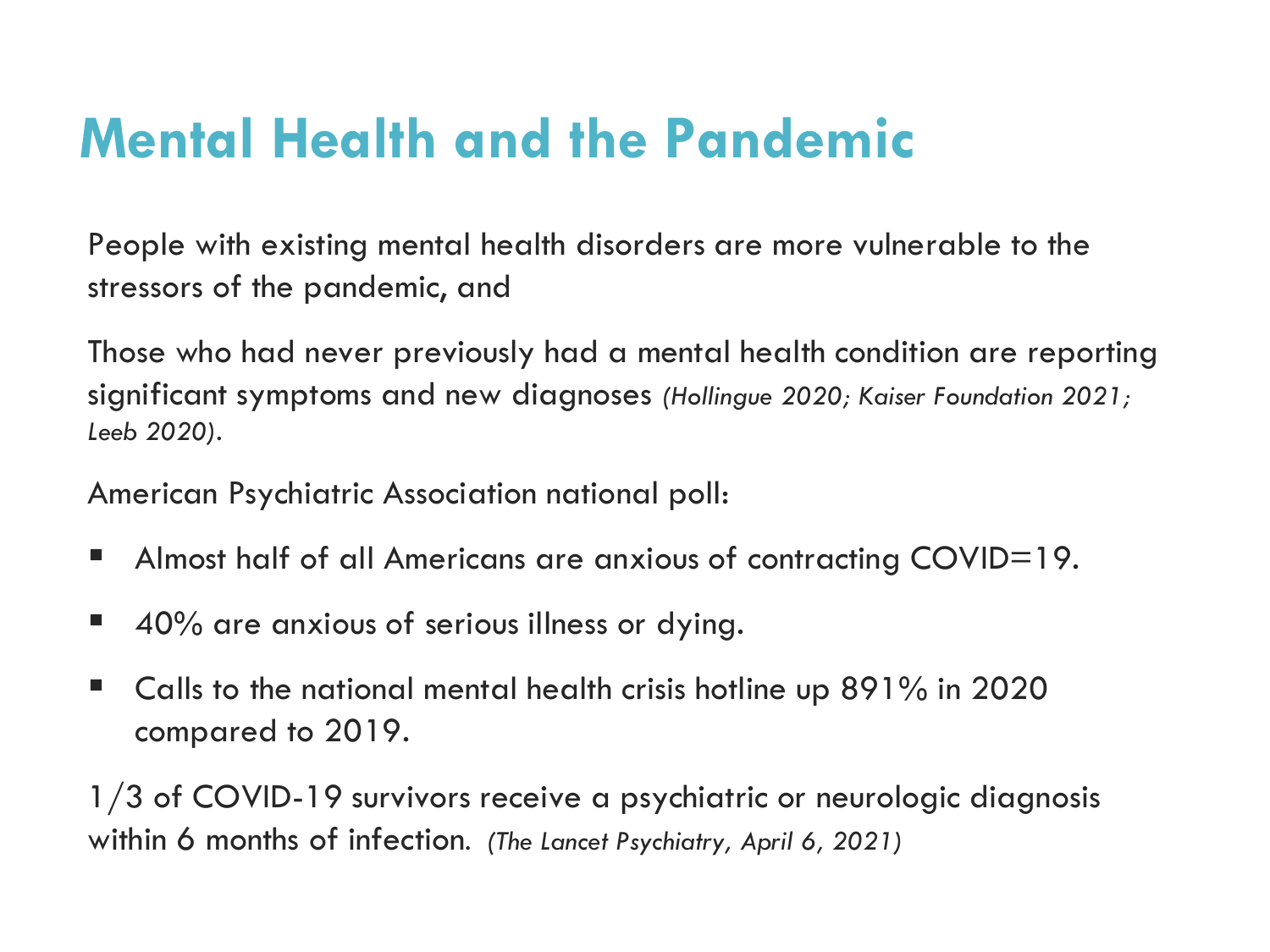#### **The Shadow** Pandemic:



Source: NEW Mental Health Connection, Beth Clay, Director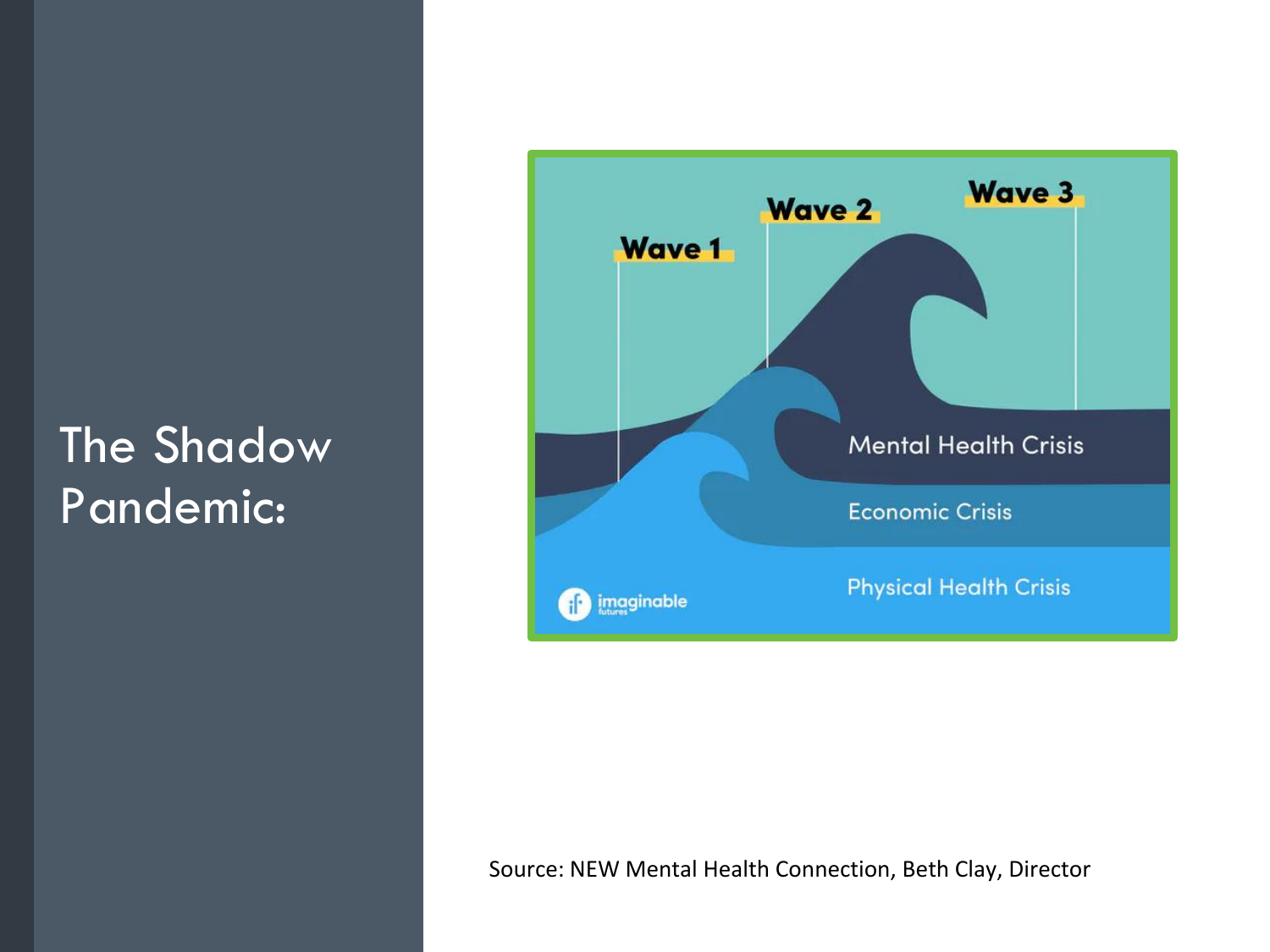## **Child Mental Health and the Pandemic**

Children thrive when they are safe and protected, when family and community connections are stable and nurturing, and when their basic needs are met.

The coronavirus pandemic and the unprecedented measures to contain its spread has disrupted nearly every aspect of children's lives:

- **Health and Development**
- Learning Environment
- Social Emotional Skill Development
- Families' economic security
- **Protection from violence and abuse**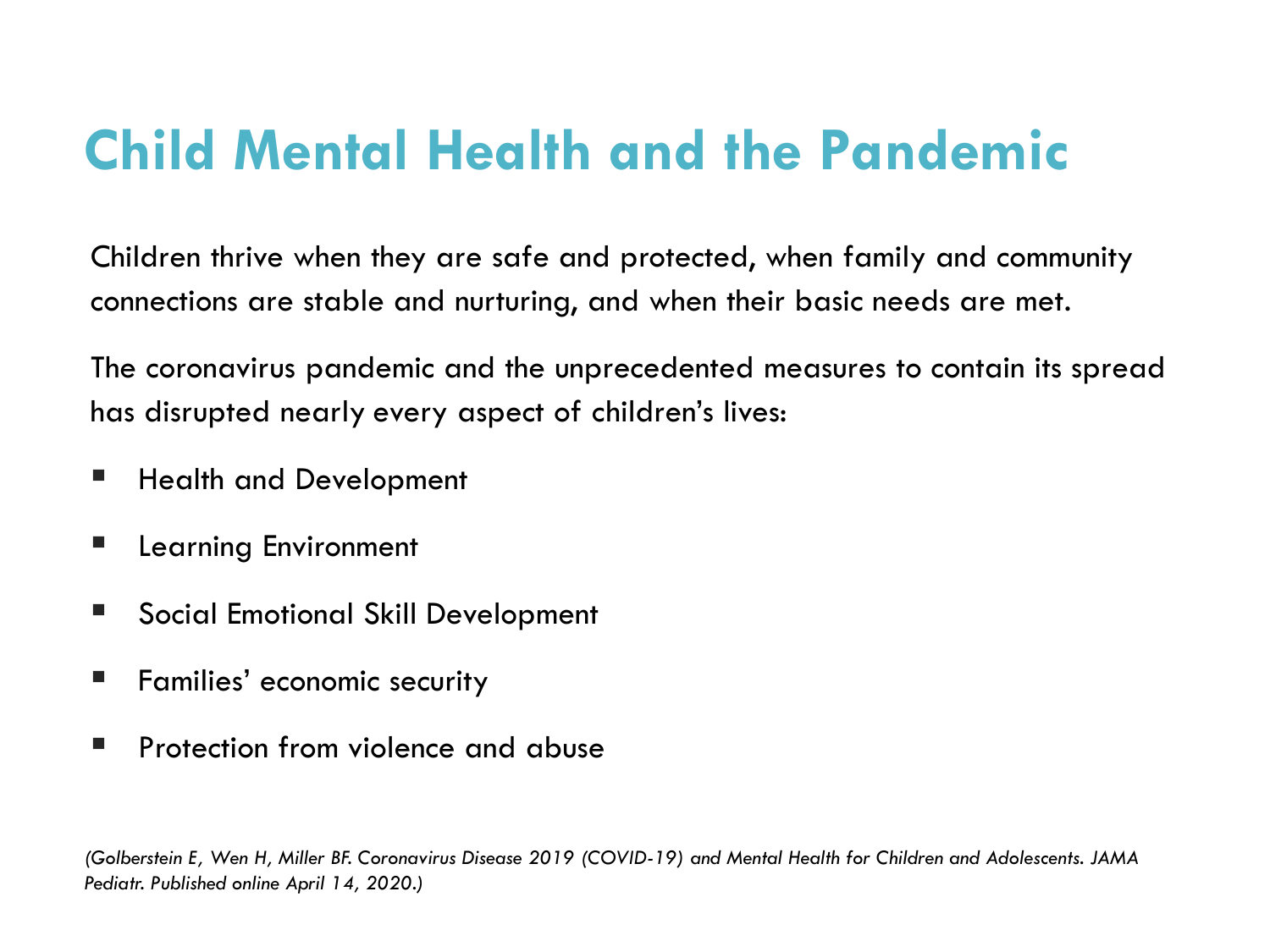#### The Importance of Caregiver Mental Health

Child behavioral issues are associated with family psychosocial risk

Approximately 20% of children have a parent living with a diagnosable mental health disorder

Optimal child social emotional development hinges on the quality of relationships with caregivers; those who engage with responsive, consistent, and nurturing caregivers are more likely to have strong emotional health throughout life.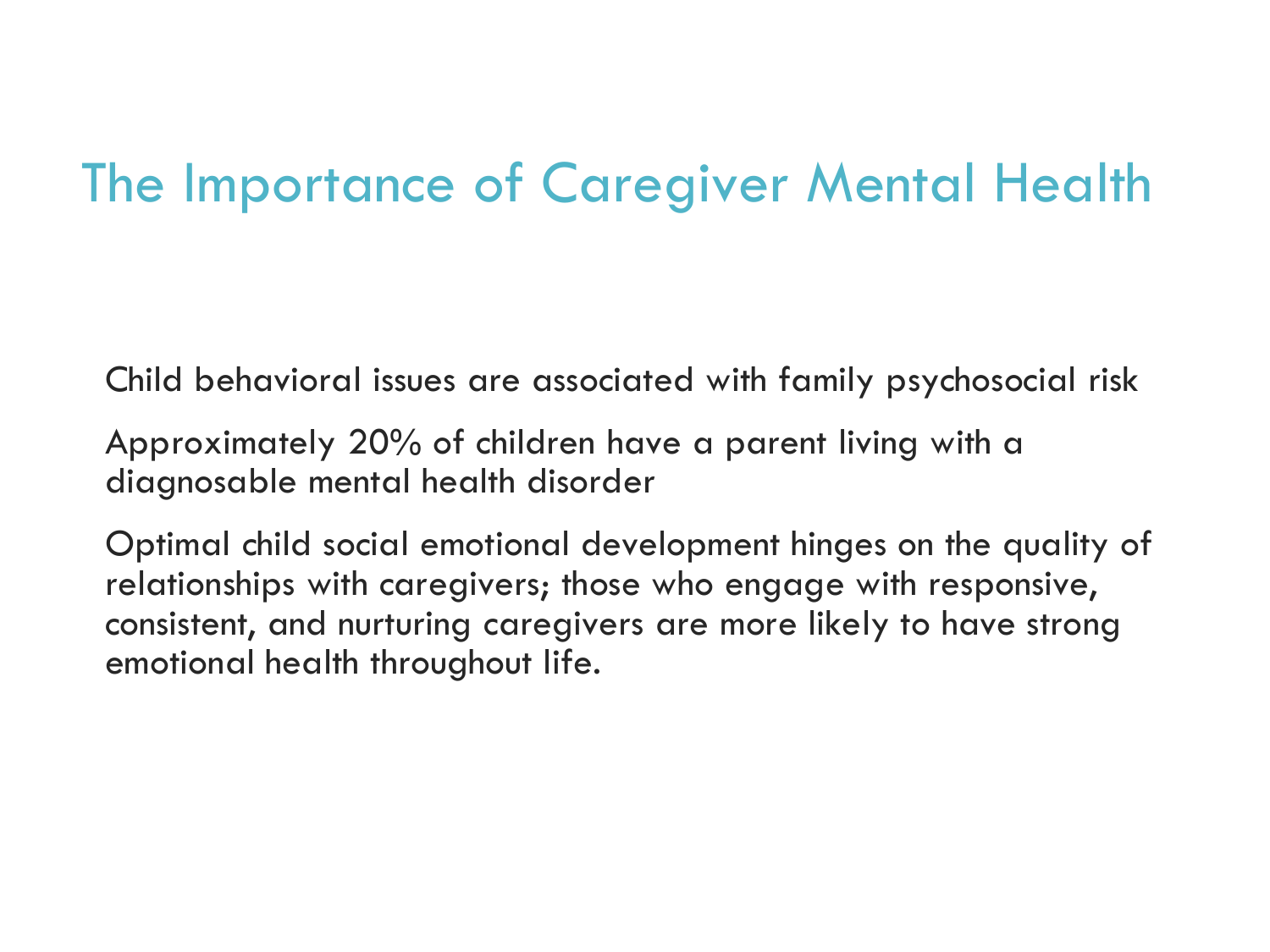## So, What Can We Do?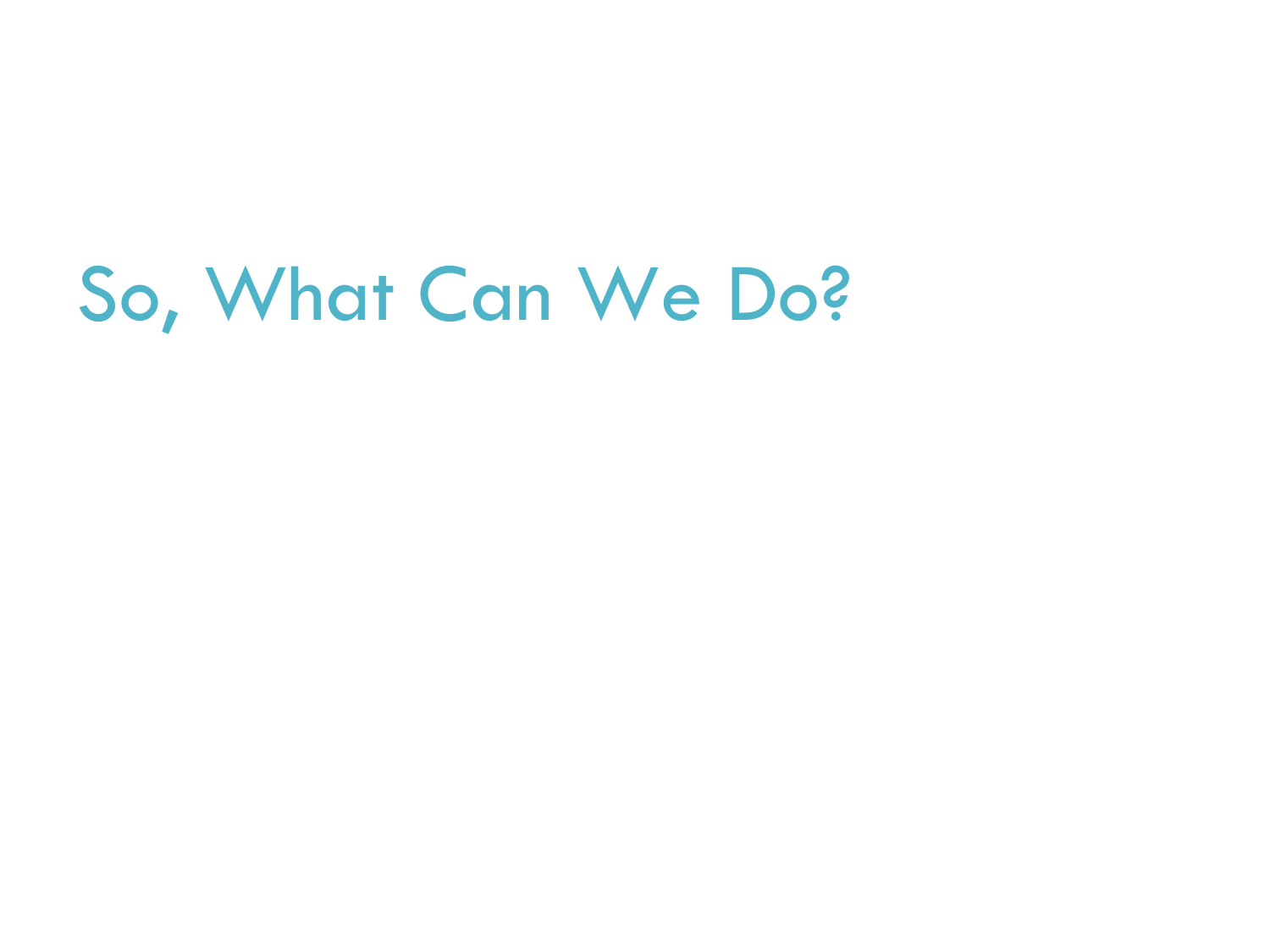Having **at least one** stable and committed relationship with an adult is the **one common denominator** for those children who develop the capacity to overcome serious hardship.

- *Center on the Developing Child at Harvard*

Human relationships, and the effects of relationships on relationships, are the building blocks of healthy development.

*- National Research Council and Institute of Medicine (2000)*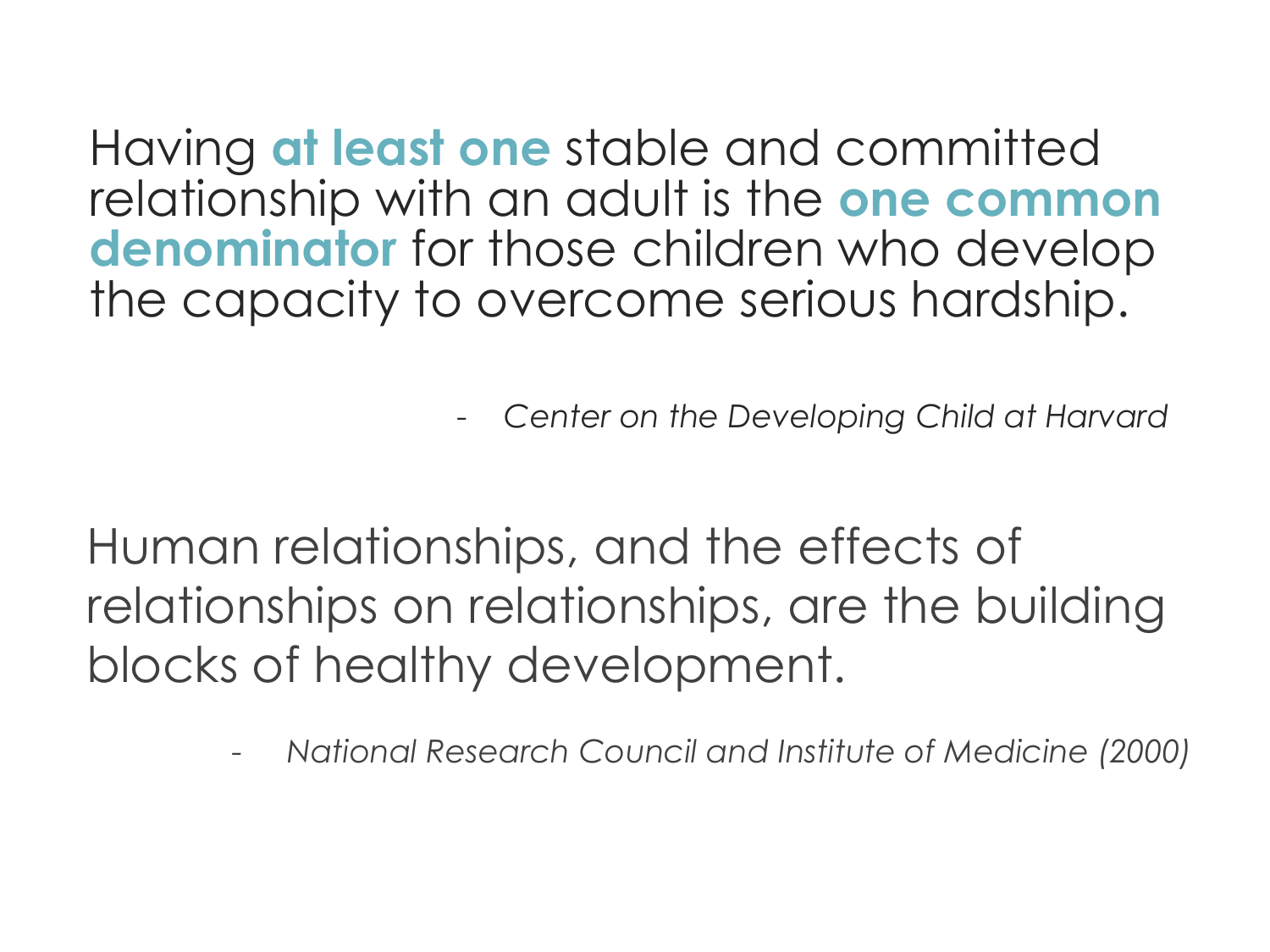#### What can we do: Support our children

Support safe environments for kids: positive experiences buffer against negative effects of stress, and model executive functioning skills

Universally screen all children early and regularly for developmental and social-emotional concerns

Support quality, school-based mental health supports

Identify the meaning behind the behavior – "Bad kids" vs. "Bad days"

Check in on their social supports and connectedness

Seek services if there's a concern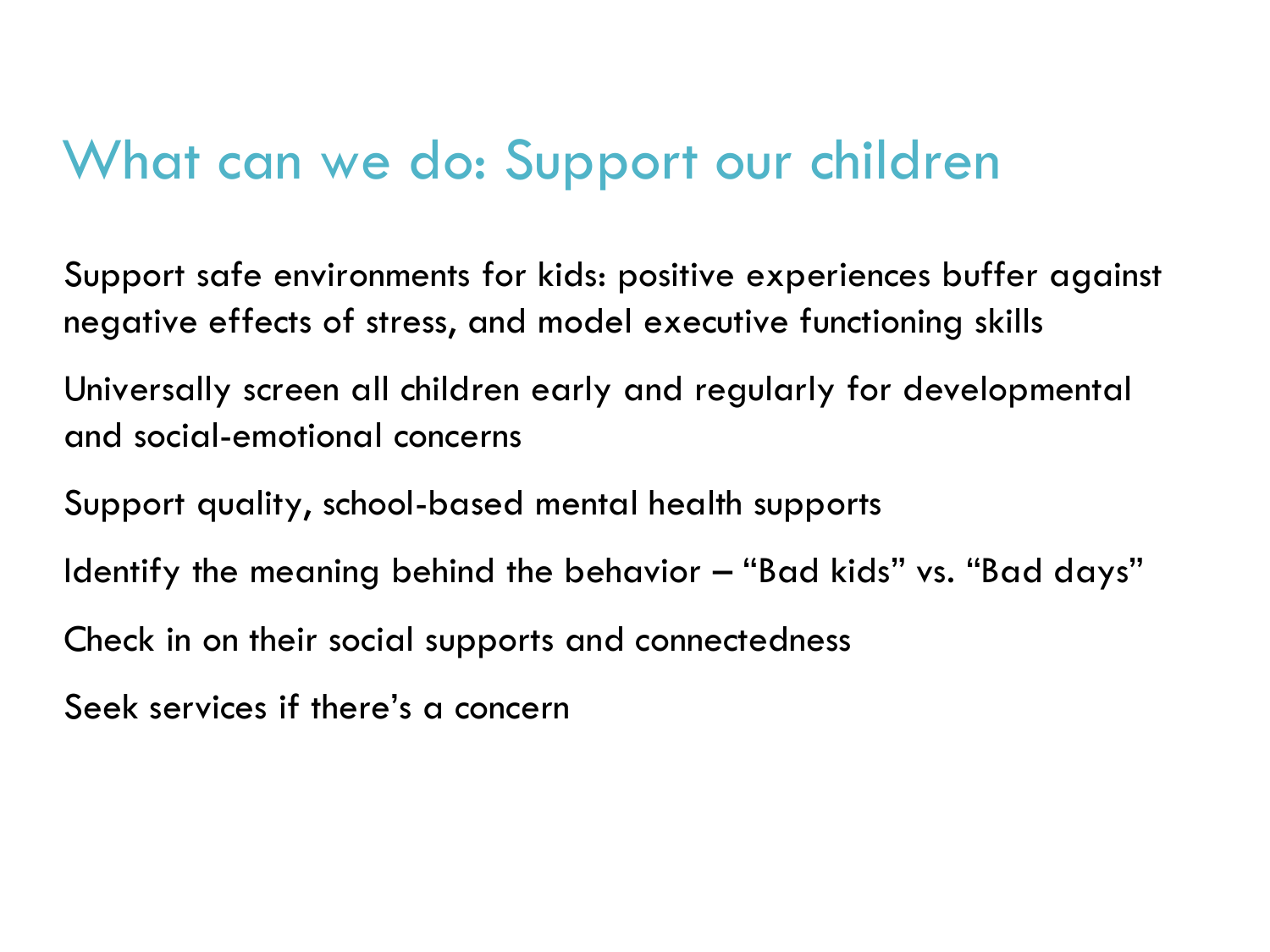### What can we do: Support our caregivers

See parents as the expert on their child – if they have a concern, listen to them

Provide screenings and linkages to services if they're also struggling

Provide navigational services for families to better connect to services and resources

Uplift the voices of parents with lived experience to address barriers to care for children and caregivers

Support policy change to reduce poverty, expand parental medical leave, increase funding for MH services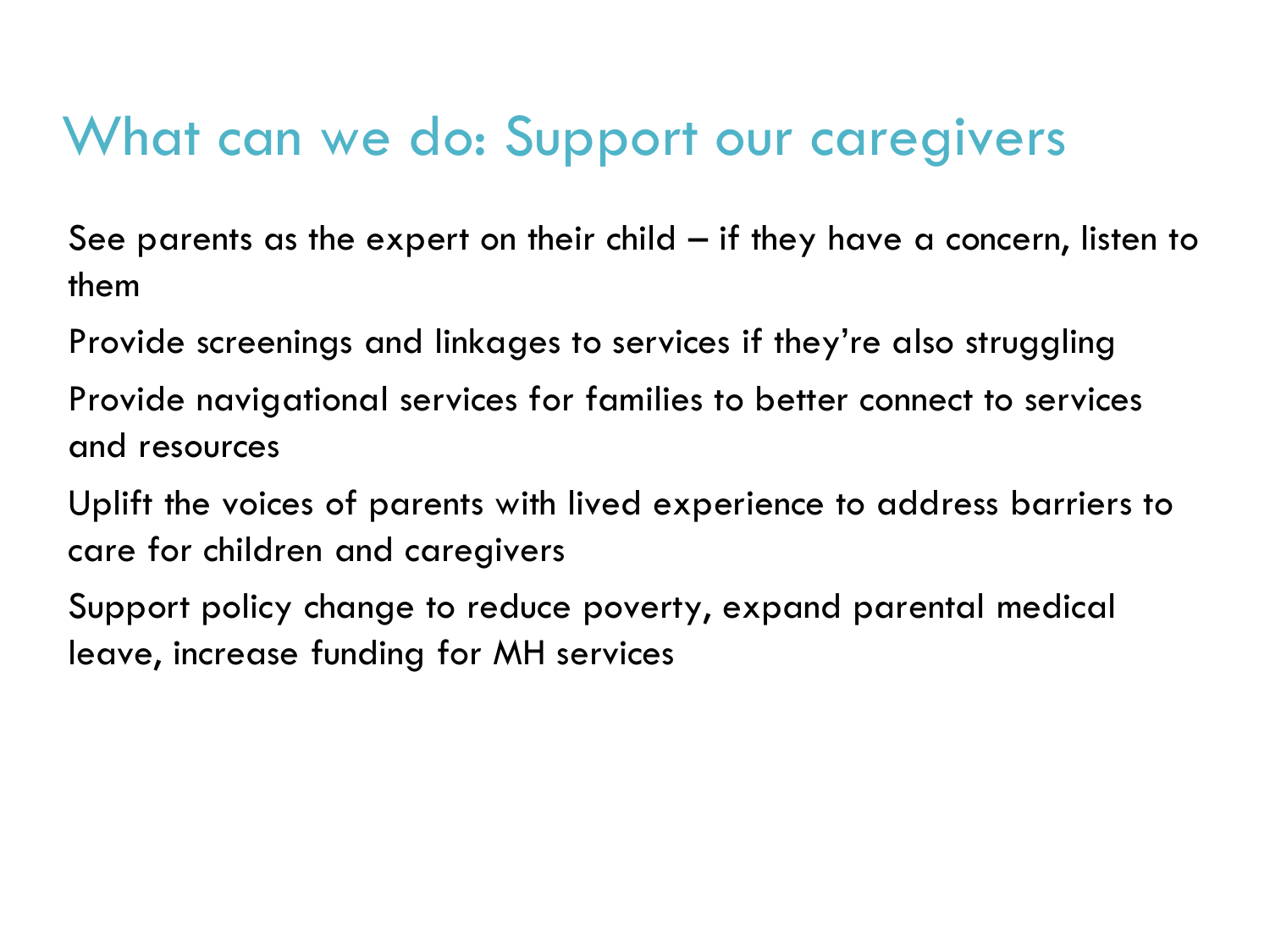### Strengthening Families Five Protective Factors

A research-informed approach to increase family strengths, enhance child development, and reduce likelihood of child abuse/neglect

**Concrete supports in times of need**: Access to support and services that address a family's needs and help minimize stress

**Knowledge of parenting and child development**: Understanding child development and parenting strategies that support optimal development

**Social emotional competence of children:** Developing the ability to communicate clearly, recognize and regulate their emotions and establish and maintain relationships.

**Social connections:** Positive relationships that provide emotional, informational, instrumental and spiritual support.

**Parental resilience:** Managing stress and functioning well when faced with challenges, adversity and trauma.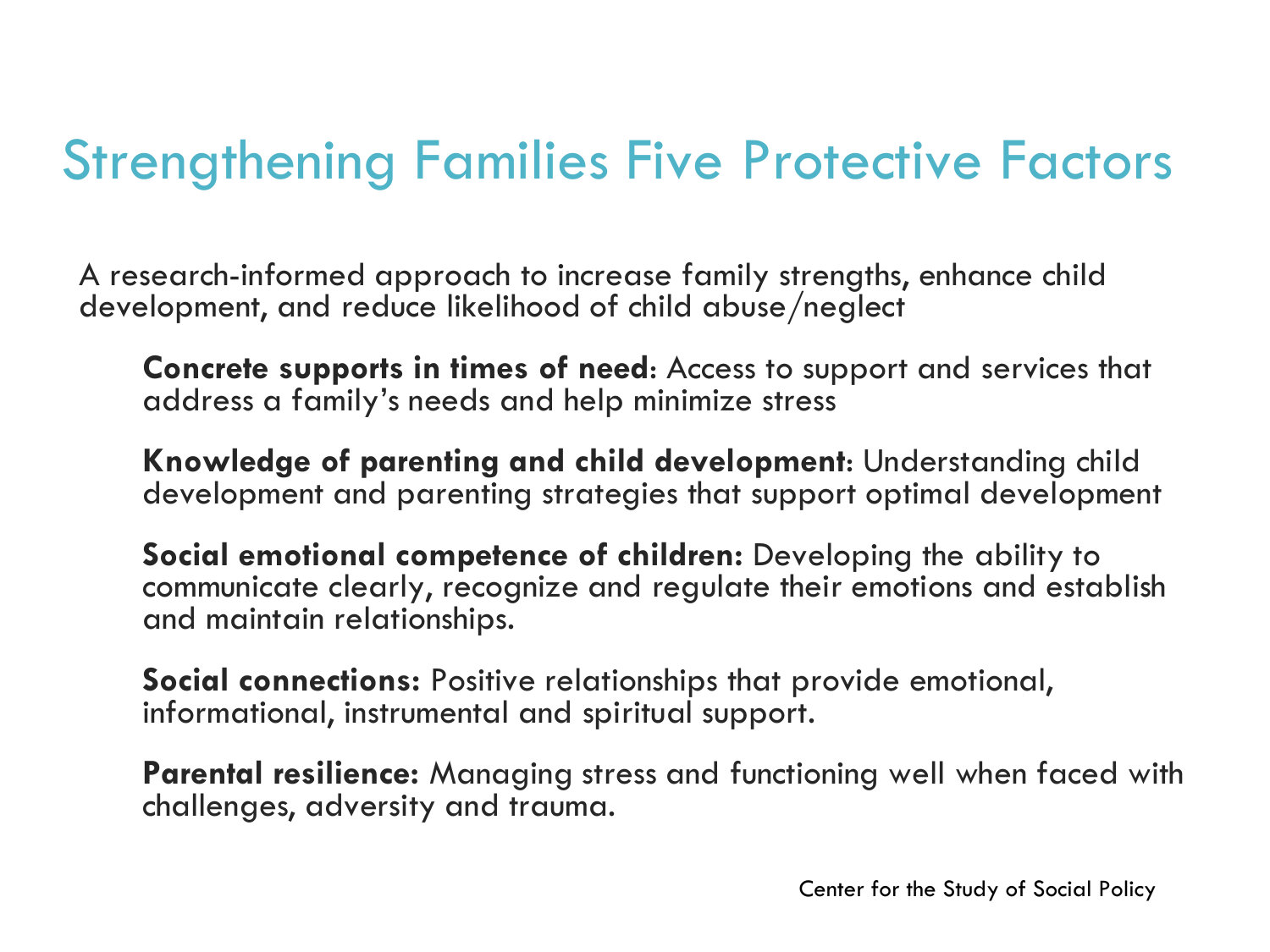### What can we do: Support our providers

Offer supportive services to those caring for children in a classroom setting; teachers are struggling too!

Provide consultation to providers regarding child mental health and challenging behaviors

Offer in-classroom supports and tools to keep kids in the classroom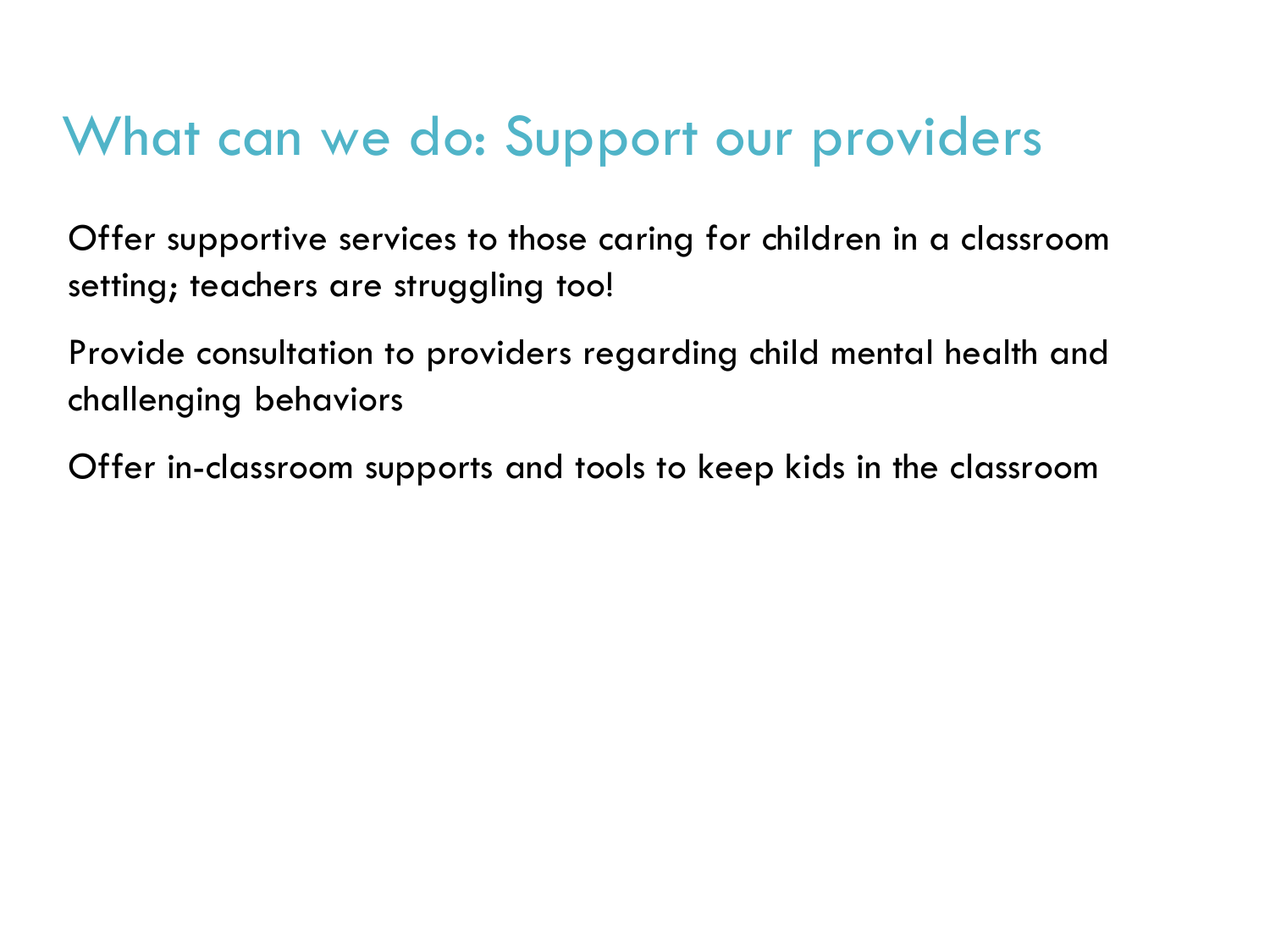#### Resources

Wisconsin Office of Children's Mental Health:

<https://children.wi.gov/Pages/Resources/Overview.aspx>

OCMH's Comprehensive Resource List:

<https://children.wi.gov/Pages/Resources/SupportForFamilies.aspx>

Mental Health America of Wisconsin (Milwaukee, WI):

[www.mhawisconsin.org](http://www.mhawisconsin.org)

Milwaukee Coalition for Children's Mental Health: [www.mkekids.org](http://www.mkekids.org)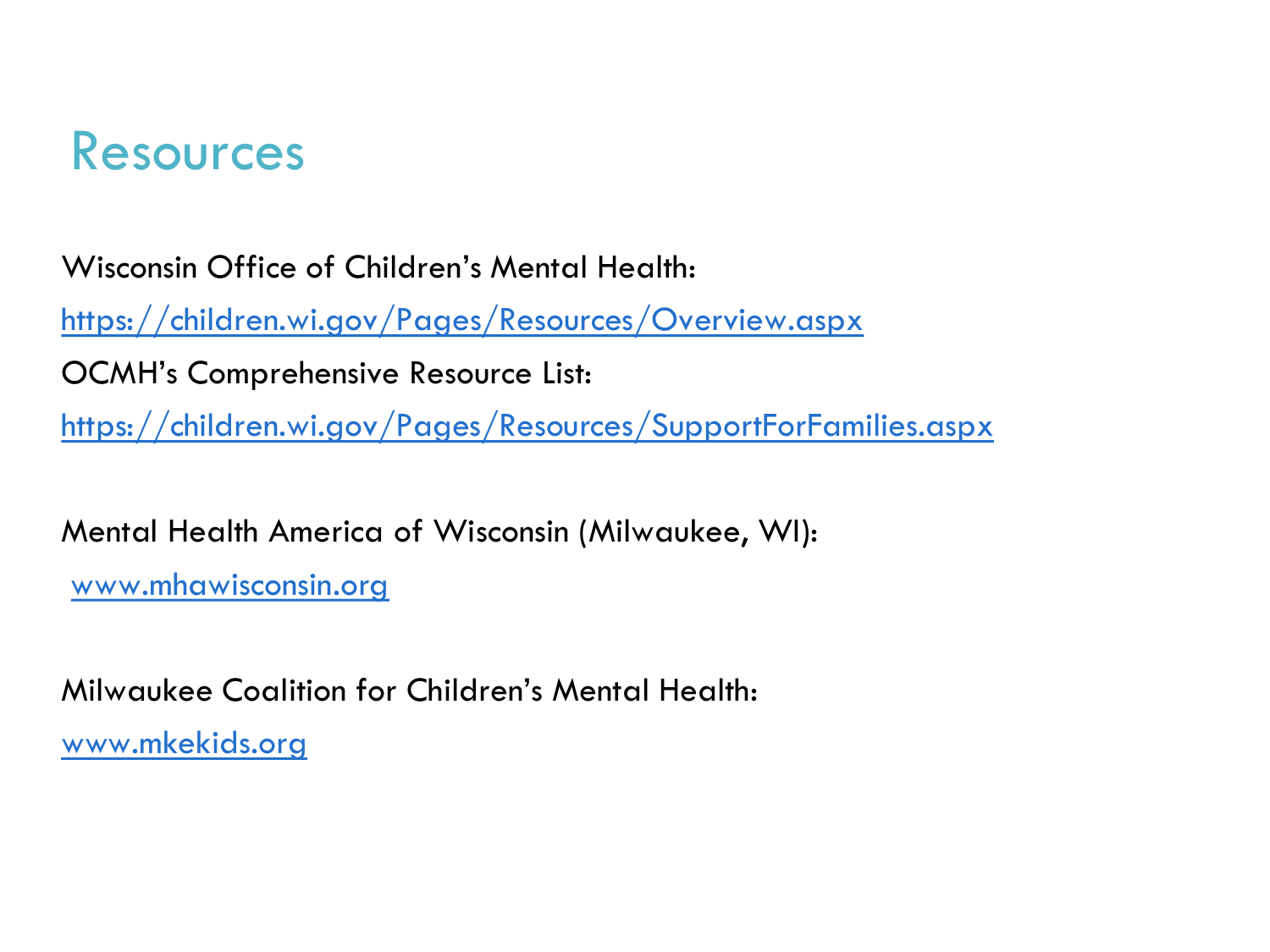## State/Local Resources

Regional Centers for Children and Youth with Special Health Care Needs: <https://www.dhs.wisconsin.gov/cyshcn/index.htm>

WI FACETS

Autism Society of SE WI: [www.assew.org](http://www.assew.org)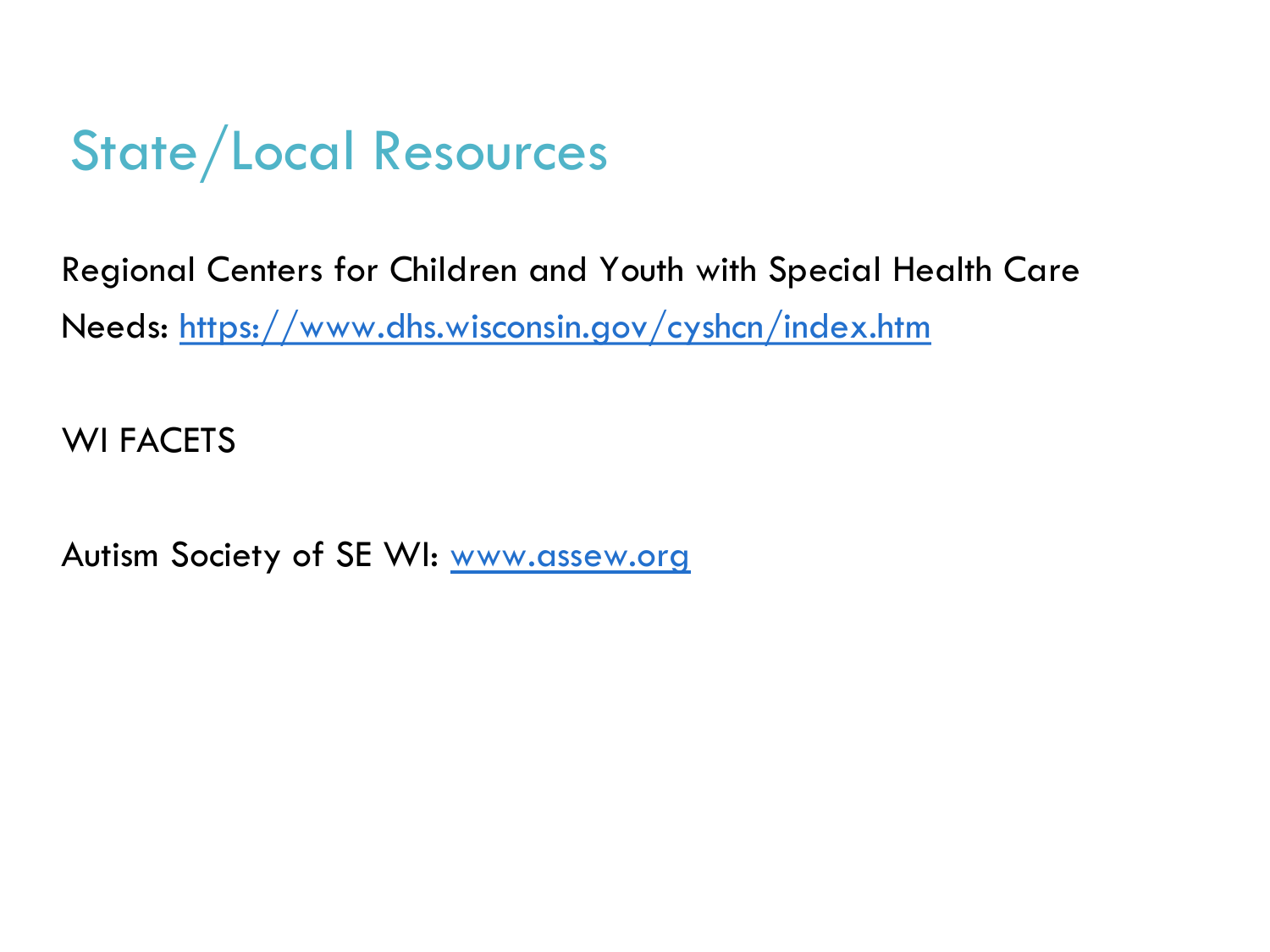### Early Childhood Mental Health Resources

Wisconsin Alliance for Infant Mental Health (Madison, WI): [www.wiaimh.org/iecmh](http://www.wiaimh.org/iecmh)

Center on the Developing Child (Harvard): [www.developingchild.harvard.edu](http://www.developingchild.harvard.edu)

Center for Early Childhood Mental Health Consultation:

[www.ecmhc.org](http://www.ecmhc.org/)

CDC's Learn the Signs, Act Early:

[www.cdc.gov/ncbddd/actearly/](http://www.cdc.gov/ncbddd/actearly/)

National Child Traumatic Stress Network: [www.nctsn.org](http://www.nctsn.org/)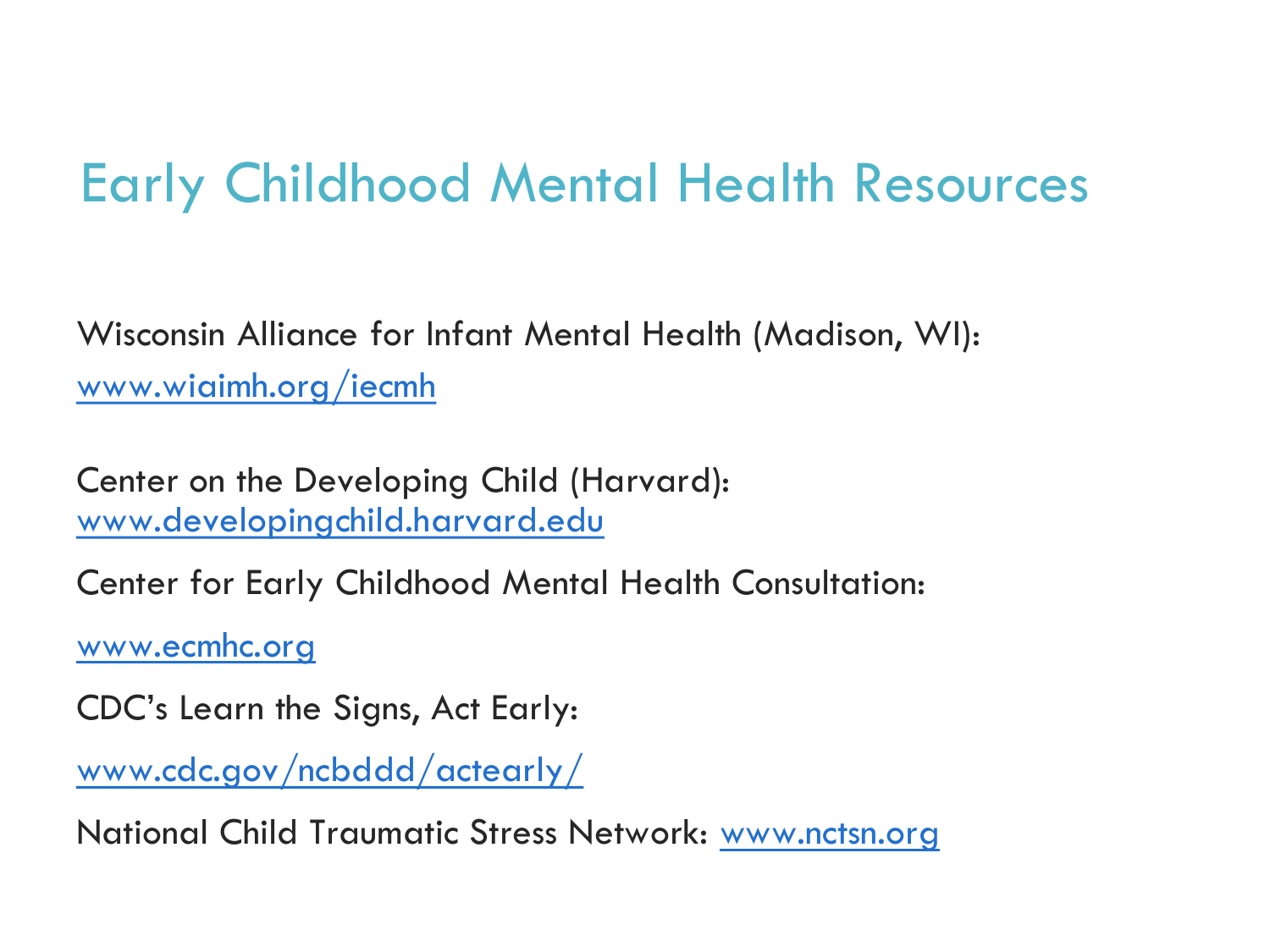#### Other Resources

Child Mind Institute: Annual Children's Mental Health Reports [https://childmind.org/report/2016-childrens-mental-health](https://childmind.org/report/2016-childrens-mental-health-report/)report/

Center on the Developing Child: Resource briefs [https://developingchild.harvard.edu/resources/inbrief-early](https://developingchild.harvard.edu/resources/inbrief-early-childhood-mental-health/)childhood-mental-health/

SAMHSA's National Child Traumatic Stress Initiative: <https://www.samhsa.gov/child-trauma>

CDC: Children's Mental Health [www.cdc.gov/childrensmentalhealth/basics.html](http://www.cdc.gov/childrensmentalhealth/basics.html)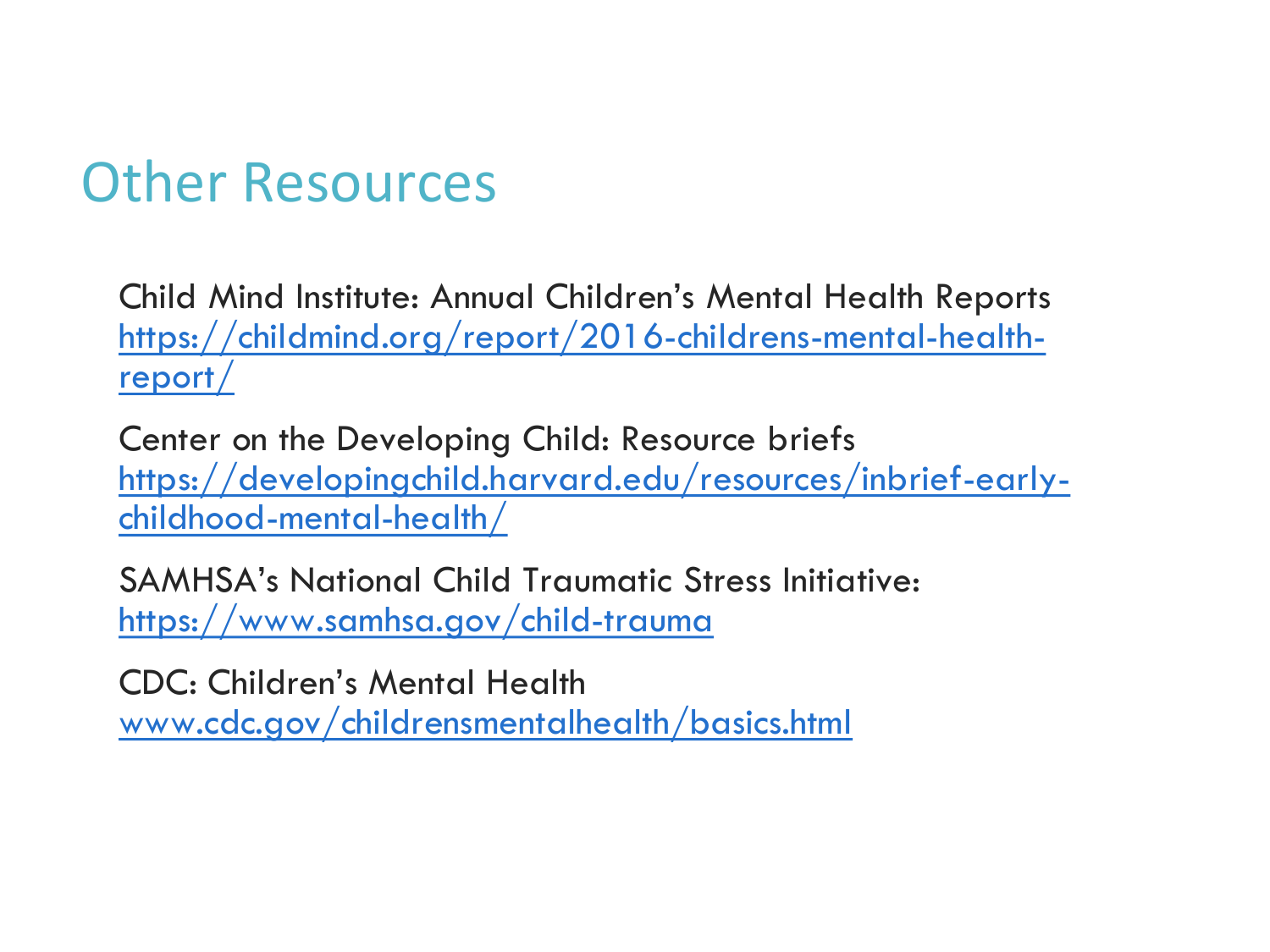# Thank you!

Leah Jepson Director, Milwaukee Coalition for Children's Mental Health (CCMH) Co-Executive Director – Next Step Clinic Mental Health America of Wisconsin

email: [leah@mhawisconsin.org](mailto:leah@mhawisconsin.org)

MHA website: [www.mhawisconsin.org](http://www.mhawisconsin.org) CCMH website: [www.mkekids.org](http://www.mkekids.org)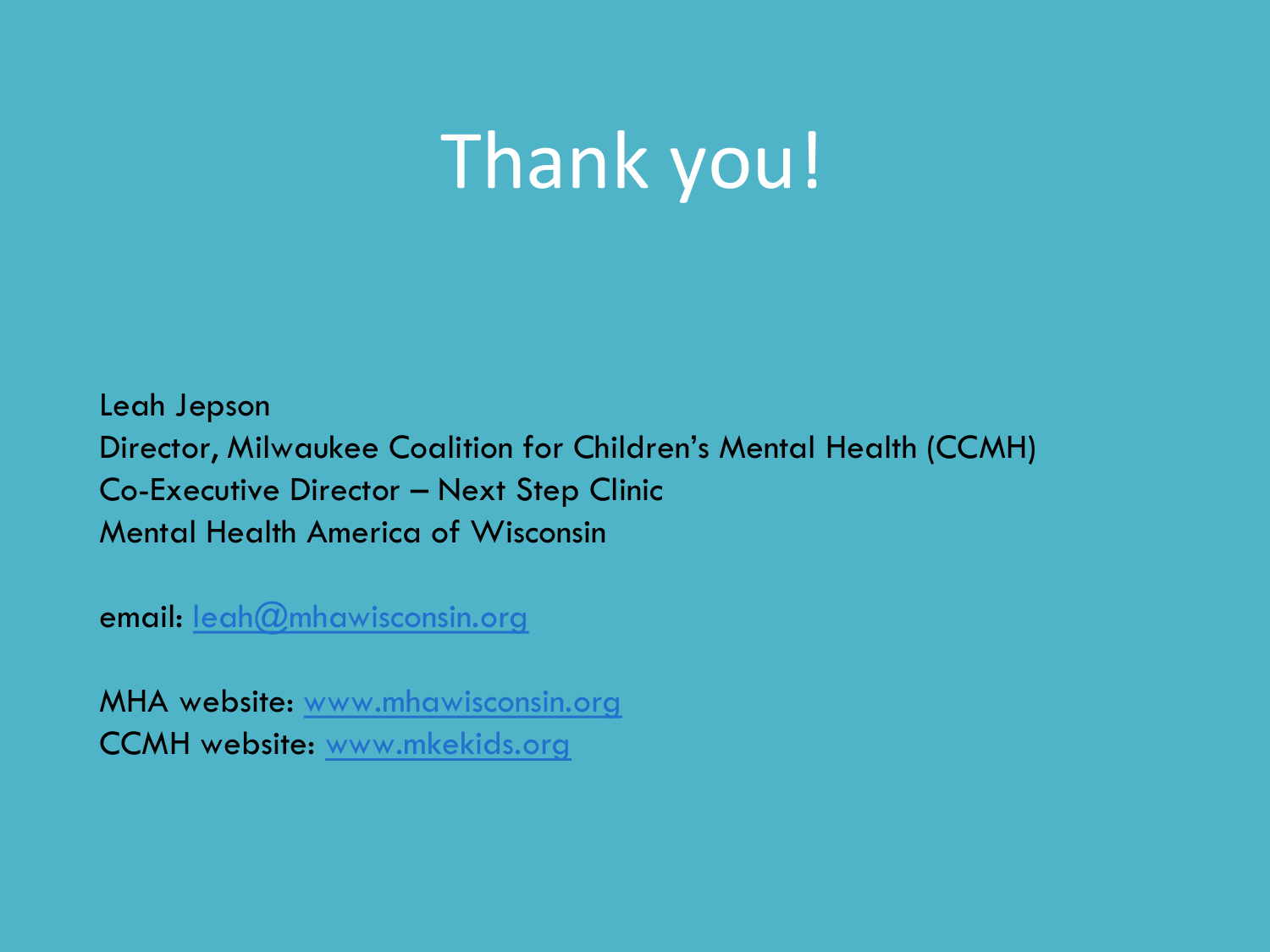## Cultural Humility *(vs. Cultural Competence)*

A humble and respectful attitude toward individuals of other cultures that pushes one to challenge their own cultural biases, realize they cannot possibly know everything about other cultures, and approach learning about other cultures as a lifelong goal and process.

Life-long self-reflection, awareness, and personal critique;

Awareness of the power imbalance that exists between individuals and our systems of care;

The development of mutually beneficial relationships with communities and individuals (non-paternalistic interactions);

*Tervalon & Murray-Garcia, 1998*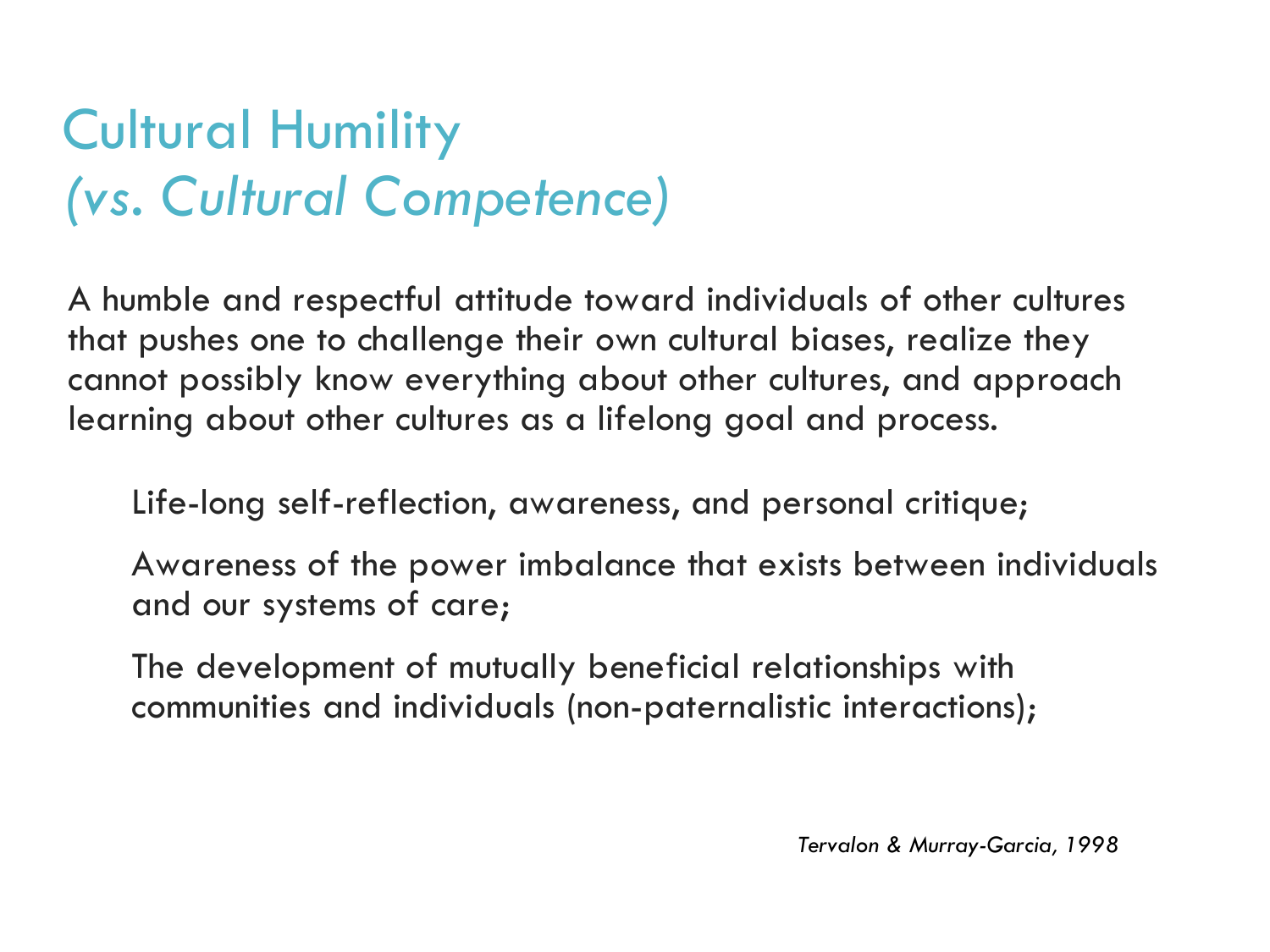## Working Toward Equity Involves

Interrupting inequitable practices

Examining our own biases, and

Creating inclusive environments for all

Discovering and cultivating the unique gifts, talents, and interests that every human possesses